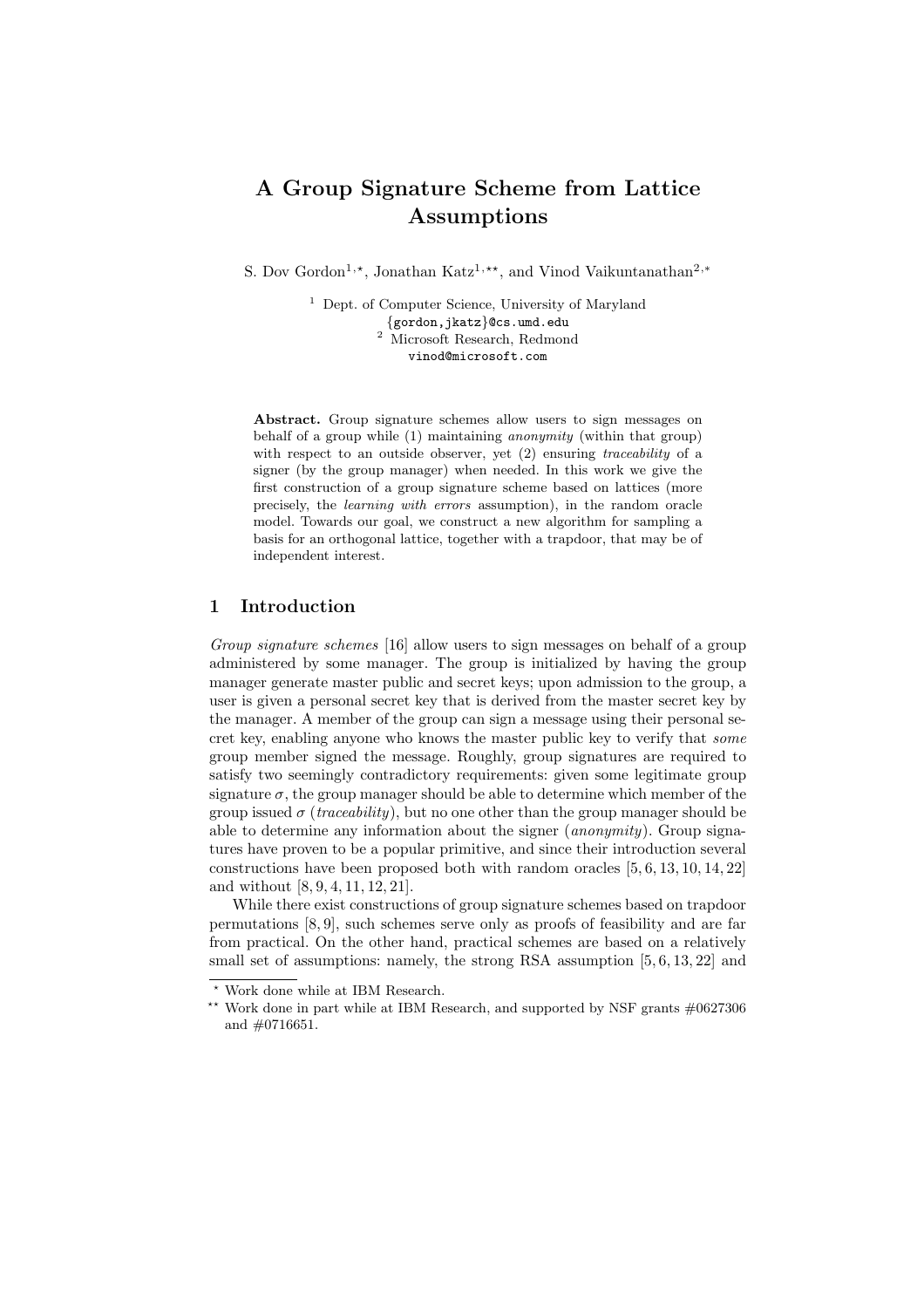various assumptions related to groups having an associated bilinear map [10, 14, 4, 11, 12, 21].

In this work we show the first construction of a group signature scheme from assumptions related to *lattices*. The use of lattice-based assumptions in cryptography has seen a flurry of activity in recent years. In part, this is due to a general desire to expand the set of assumptions on which cryptosystems can be based (i.e., beyond the standard set of assumptions related to the hardness of factoring and solving the discrete logarithm problem). Relying on lattice-based assumptions offers several concrete advantages as well: such assumptions are appealing because of the known worst-case/average-case connections between lattice problems, and also because lattice problems are currently immune to quantum attacks. Even restricting to classical attacks, the best-known algorithms for solving several lattice problems require exponential time (in contrast to the sub-exponential algorithms known, e.g., for factoring). Finally, relying on lattices can potentially yield efficient constructions because the basic lattice operations manipulate relatively small numbers and are inherently parallelizable.

While our resulting construction is less efficient than existing schemes based on number-theoretic assumptions, our construction is significantly more efficient than the generic approaches of [8, 9] that rely on NIZK proofs based on a Karp reduction to some NP-complete language. (Peikert and Vaikuntanathan [26] construct NIZK proofs for specific lattice problems, however their results are not directly applicable to our work.)

## 1.1 Our Techniques

Our construction combines ideas from several different works, tying these together using a new technical tool described below. At a high level, our group signature scheme follows a template similar (but not identical) to that of Bellare et al. [8]. The master public key in our scheme includes a public key  $p k_E$ for a public-key encryption scheme, along with  $n$  signature verification keys  $pk_1, \ldots, pk_N$ . The personal secret key given to the *i*th group member is  $sk_i$ , the signing key corresponding to  $pk_i$ . To sign a message  $M$ , the group member (1) signs M using  $sk_i$ ; (2) encrypts the resulting signature using  $pk_E$ ; and then (3) provides a NIZK proof of well-formedness (namely, that the given ciphertext encrypts a signature on M relative to one of the  $pk<sub>i</sub>$ ). This implies anonymity (since no one other than the group manager knows the decryption key  $sk_E$  corresponding to  $pk_E$ ), yet ensures traceability because the group manager can decrypt the ciphertext that is included as part of any valid group signature.

To instantiate this approach using lattice-based assumptions, we need to identify candidate signature and encryption schemes along with an appropriate NIZK proof system. While constructions of the former based on lattices are known, we do not currently have constructions of NIZK for all of NP from lattice-based assumptions and we will therefore have to tailor our scheme so that it can rely on (efficient) NIZK proofs for some *specific* language. This is explained in more detail in what follows.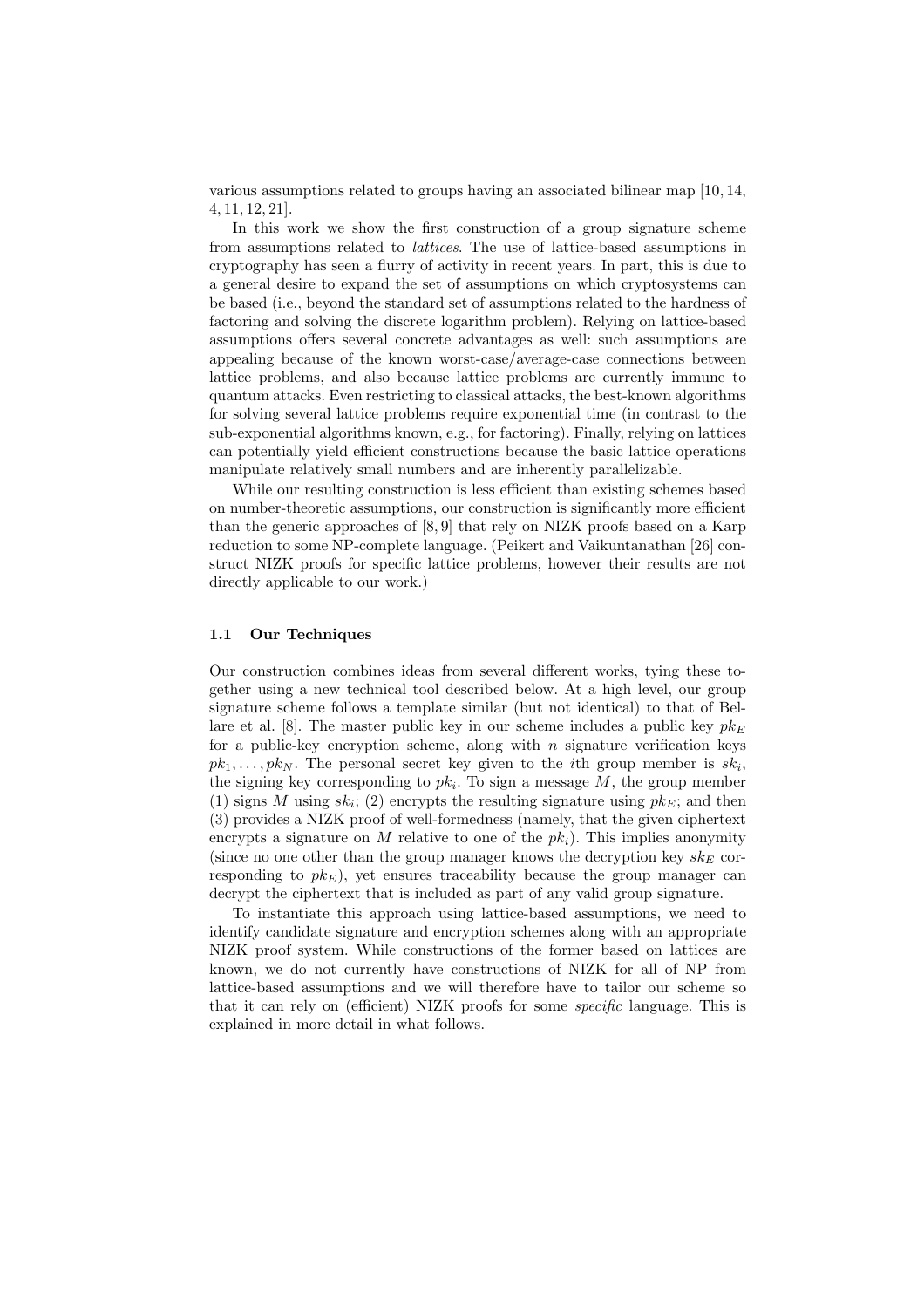For the underlying signature scheme we use the GPV signature scheme [19] that works roughly as follows. The public key is a basis  $A \in \mathbb{Z}_q^{n \times m}$  for a random lattice. To sign a message  $M$ , the signer uses a trapdoor  $T$  to find a "short" vector  $e \in \mathbb{Z}^m$  with  $Ae = H(M)$  (where H is a hash function modeled as a random oracle). Under suitable assumptions, finding such a short vector e without the trapdoor is hard.

We encrypt the resulting signature using what can be viewed as a nonstandard variant of the Regev encryption scheme [27]. Given a matrix  $\mathbf{B} \in \mathbb{Z}_q^{n \times m}$ (viewed as a public key), we encrypt  $\mathbf{e} \in \mathbb{Z}^m$  by choosing a random vector  $\mathbf{s} \in \mathbb{Z}_q^n$ and outputting the ciphertext  $\mathbf{z} = \mathbf{B}^T \mathbf{s} + \mathbf{e}$ . Effectively,  $\mathbf{e}$  here is being used as the noise in an instance of the "learning with errors" (LWE) problem [27]. Before going further, we stress that this "encryption scheme" is *not* semantically secure. However, it turns out that we need something much weaker than semantic security in order to prove anonymity of our scheme; roughly, all we need is that the encryption of a uniformly random  $\mathbf{e} \in \mathbb{Z}_q^m$  is computationally indistinguishable from the encryption of a vector e chosen from a certain discrete Gaussian distribution. We defer further discussion to Section 3.

As described thus far, our group signature scheme would have a master public key consisting of verification keys  $A_1, \ldots, A_N$  along with an encryption key **B**; a signature would include  $\mathbf{z} = \mathbf{B}^T \mathbf{s} + \mathbf{e}$ , where **e** is such that  $\mathbf{A}_i \mathbf{e} = H(M)$  for some  $i$ , along with a proof of well-formedness of the ciphertext  $z$ . Constructing the proof of well-formedness turns out to be the most difficult aspect of our work, and it will be useful to modify our scheme a bit in order to help construct this proof. (In doing so, we also rely on specific properties of the GPV signature scheme.) We change our scheme as follows: Now, the master public key contains N verification keys  $\mathbf{A}_1, \ldots, \mathbf{A}_N$  (as before) and also N encryption keys  $\mathbf{B}_1, \ldots, \mathbf{B}_N$ . To sign a message M, user i computes a real signature  $\mathbf{e}_i$  (using the trapdoor associated with  $A_i$ ) and "pseudo-signatures"  $e_j$  for all  $j \neq i$ . Each "pseudo-signature"  $e_j$  has the property that  $A_j e_j = H(M)$ , however  $e_j$ *is not short* (and thus not a valid signature). All the  $\{e_j\}_{j=1}^N$  are then encrypted as before, with each  $e_j$  being encrypted using  $B_j$  to give a ciphertext  $z_j$ . We then have the signer provide a proof that (1) each  $z_i$  encrypts a correct pseudosignature with respect to  $\mathbf{A}_i$ , and (2) at least one of these pseudo-signatures is in fact *short* (and hence a valid signature). Further details are given next.

To provide a way for the signer to prove that every ciphertext  $z_i$  encrypts a pseudo-signature, we develop a new technical tool that we believe to be of independent interest: a way to sample a basis for an *orthogonal lattice* with its associated trapdoor.<sup>1</sup> Specifically, we show a technique that, given a matrix  $B$ , generates  $(A, T)$  such that  $AB^T = 0 \pmod{q}$  and T is still a "good trapdoor" (in the sense required for GPV signatures) for **A**. If we use matrices  $\{A_i\}$  generated in this way as verification keys in the group signature scheme described earlier, then it is possible to verify that a given ciphertext  $z_i$  encrypts a pseudosignature with respect to  $\mathbf{A}_j$  by checking whether  $\mathbf{A}_j \mathbf{z}_j \stackrel{?}{=} H(M)$ . This works

<sup>1</sup> For our definition of an orthogonal lattice, see Section 2.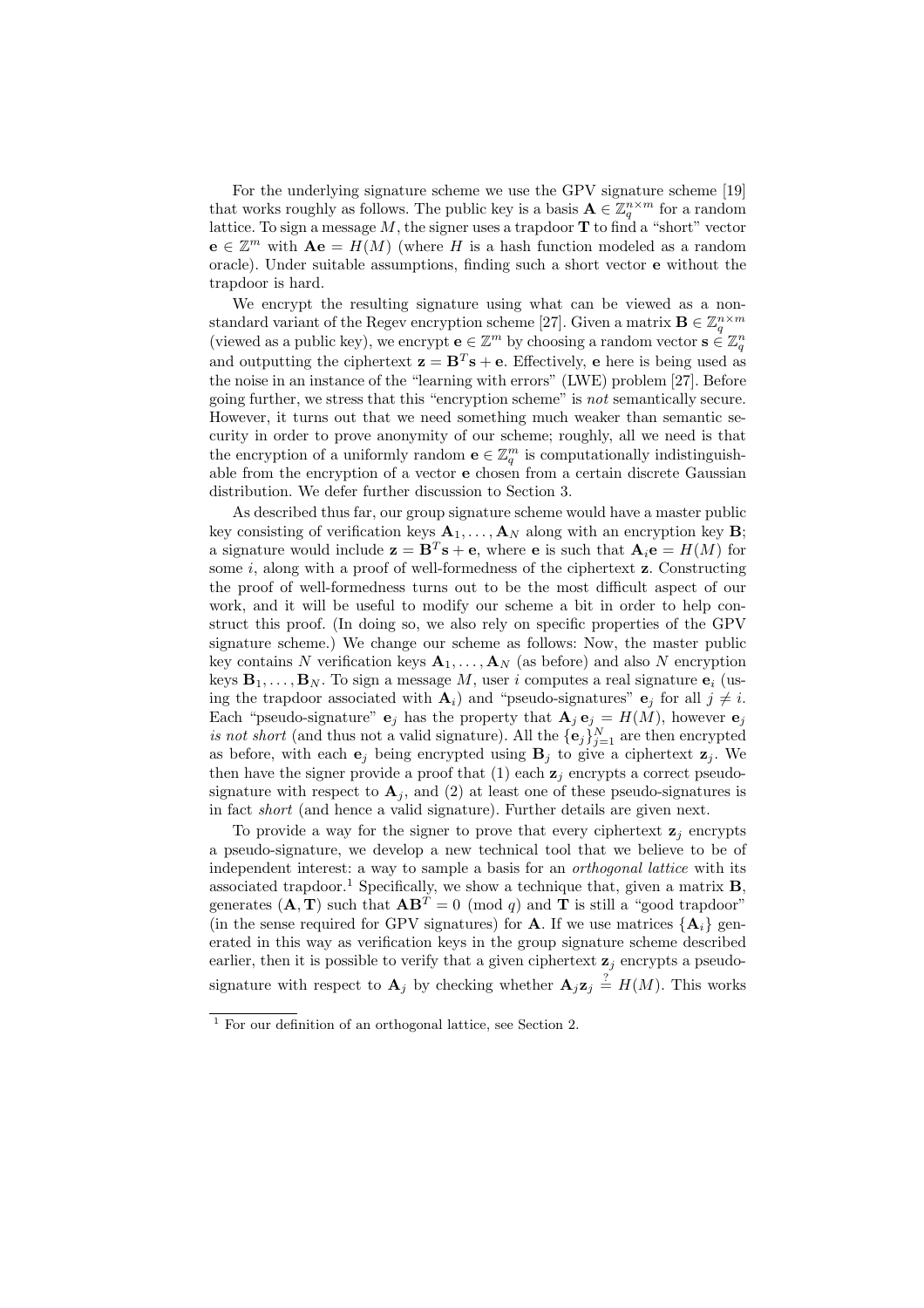because

$$
\mathbf{A}_j \mathbf{z}_j = \mathbf{A}_j \cdot \left( \mathbf{B}_j^T \mathbf{s}_j + \mathbf{e}_j \right) = \mathbf{A}_j \mathbf{e}_j = H(M)
$$

by construction.

The only thing that remains is to provide a proof that at least one of the  $z_i$ encrypts a vector  $e_i$  that is also *short*. This translates to proving that at least one of the vectors  $\mathbf{z}_j = \mathbf{B}_j^T \mathbf{s}_j + \mathbf{e}_j$  is "close to" the lattice generated by the columns of  $\mathbf{B}_j^T$ . This can be done using the (statistical) zero-knowledge protocol demonstrated by Micciancio and Vadhan [23], coupled with standard techniques [17, 18] for making the proof witness indistinguishable and noninteractive in the random oracle model.

In essence, we obtain our efficiency gain by coupling together the encryption and the signature components so that the NIZK proof system we need to use is for a very simple language.

#### 1.2 Outline of the Paper

We introduce some notation and review the necessary background on lattices in Section 2. For the reader who is already familiar with lattices, we highlight the following aspects of our treatment that are new to this work:

- In Section 2.2 (cf. Lemma 1) and in the rest of the paper, we consider the LWE problem under a non-standard error distribution. Fortunately, a recent result of Peikert [25] demonstrates that the hardness of the LWE problem under this distribution is implied by standard hardness results.
- In Section 2.4 we describe a technique for sampling a basis for an *orthogonal* lattice and its associated trapdoor.

We turn to group signatures in Section 3. We review the standard definitions of security for group signature schemes in Section 3.1, describe our construction in Section 3.2, and prove anonymity and traceability in Sections 3.3 and 3.4.

# 2 Preliminaries on Lattices

Throughout, we use  $n$  for the security parameter; other parameters are taken to be functions of  $n$ . When we say "statistically close" we mean "within statistical difference negligible in  $n$ ."

We review some basic properties of lattices as used in prior work. This section is included mainly to fix notation and ideas, and we refer to the original papers (cited below) for further exposition.

We use bold lower-case letters  $(e.g., x)$  to denote vectors, and bold uppercase letters (e.g., B) to denote matrices. (Our vectors are always column vectors.) We let  $||\mathbf{x}||$  denote the Euclidean (i.e.,  $\ell_2$ ) norm of the vector **x**, and let  $||\mathbf{B}||$ denote the maximum of the Euclidean norms of the columns of  $B$ ; i.e., if  $B =$  $(\mathbf{b}_1|\cdots|\mathbf{b}_n)$  then  $||\mathbf{B}|| \stackrel{\text{def}}{=} \max_i ||\mathbf{b}_i||$ . If  $x \in \mathbb{R}$ , then  $\lfloor x \rfloor$  denotes the rounding of x to the nearest integer.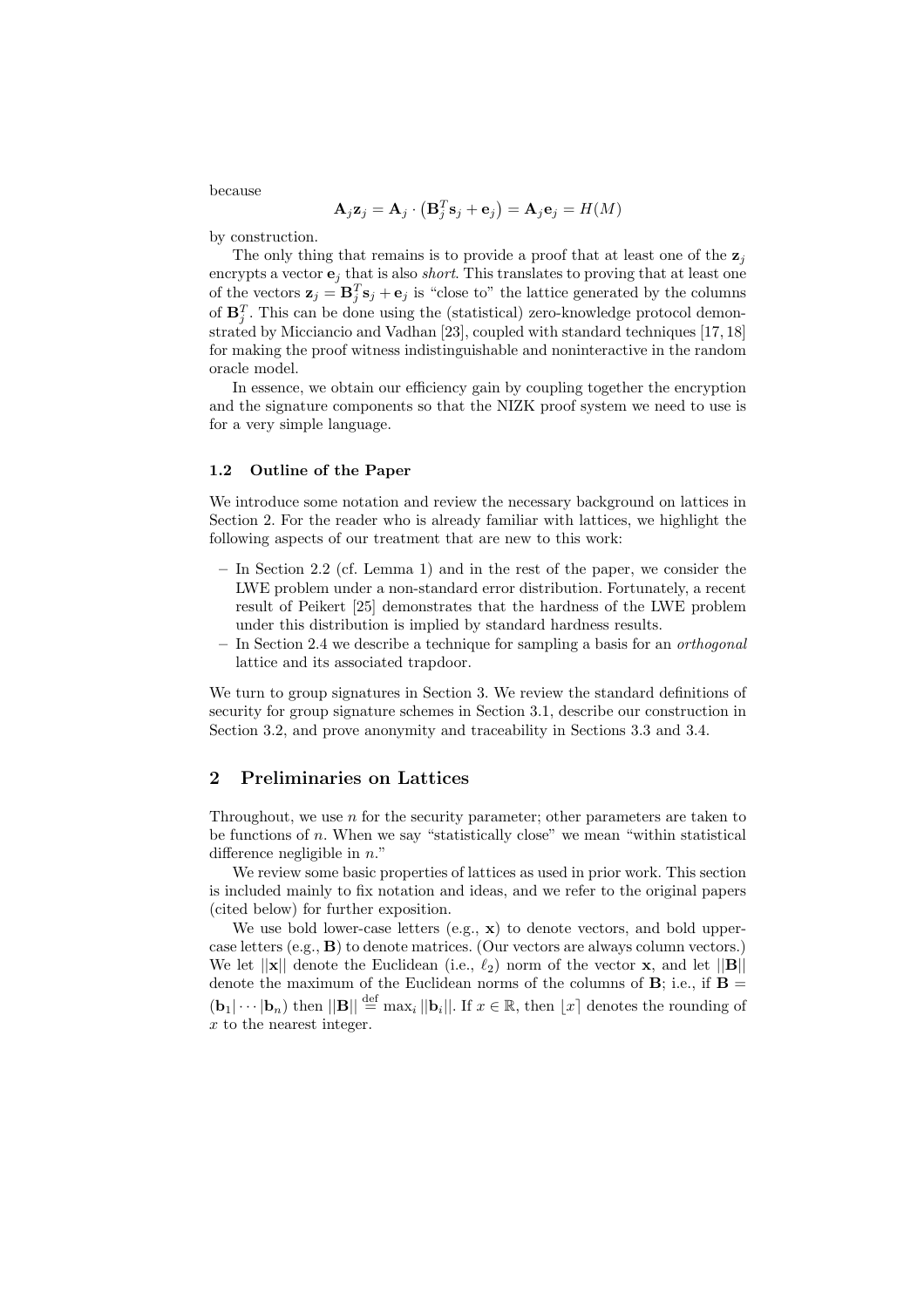For q an integer,  $\mathbb{Z}_q$  denotes the standard group of integers modulo q. We will extend modular arithmetic to the reals in the obvious way: for example, for  $q \in \mathbb{Z}^+$  and  $x \in \mathbb{R}$  we use x mod q to represent the unique real number  $y \in [0, q)$ such that  $x-y$  is an integer multiple of q. Finally, we define a notion of distance between elements in  $\mathbb{Z}_q$  in the natural way: given  $x, y \in \mathbb{Z}_q$ , their distance is defined by mapping  $(x-y)$  mod q to the set of integers  $\{-\lfloor q/2 \rfloor, \ldots, \lfloor q/2 \rfloor\}$  and then taking the absolute value of the result.

Fixing q and given a matrix  $\mathbf{B} \in \mathbb{Z}_q^{n \times m}$ , we define the m-dimensional lattice  $\mathcal{L}(\mathbf{B}^T)$  as  $\mathcal{L}(\mathbf{B}^T) \stackrel{\text{def}}{=} \{y \in \mathbb{Z}^m \mid y \equiv \mathbf{B}^T \mathbf{s} \bmod q \text{ for some } \mathbf{s} \in \mathbb{Z}^n \}$ . We define the *orthogonal lattice*  $\Lambda^{\perp}(\mathbf{B})$  as  $\Lambda^{\perp}(\mathbf{B}) \stackrel{\text{def}}{=} {\mathbf{w} \in \mathbb{Z}^m | \mathbf{B} \cdot \mathbf{w} = 0 \bmod q}.$  (Note that the notion of an orthogonal lattice is defined differently in some previous work.) Finally, for a vector  $\mathbf{z} \in \mathbb{Z}_q^m$  we define

$$
\mathsf{dist}(\mathcal{L}(\mathbf{B}^T), \mathbf{z}) \stackrel{\text{def}}{=} \min_{\mathbf{s} \in \mathbb{Z}_q^n} ||\mathbf{B}^T \mathbf{s} - \mathbf{z}||.
$$

In other words,  $dist(\mathcal{L}(\mathbf{B}^T), \mathbf{z})$  is the distance of **z** from the lattice spanned by the columns of  $\mathbf{B}^T$ .

## 2.1 Gaussian Error Distributions

The one-dimensional (continuous) Gaussian distribution over R, parameterized by  $s \in \mathbb{R}^+$ , is defined by the density function

$$
\forall x \in \mathbb{R} : \qquad D_s(x) = 1/s \cdot \exp(-\pi (x/s)^2).
$$

In this work we always use a *truncated* Gaussian, i.e., the Gaussian distribution  $D_s$  whose support is restricted to numbers  $x \in \mathbb{R}$  such that  $|x|$  $s \cdot \omega(\sqrt{\log n})$ . The truncated and non-truncated distributions are statistically close, and we drop the word "truncated" from now on. The  $m$ -dimensional continuous Gaussian distribution is defined in a similar way, by the density function  $D_s(\mathbf{x}) = 1/s^m \cdot \exp(-\pi(||\mathbf{x}||/s)^2)$ . Finally, we denote by  $D_{s,c}$  the mdimensional continuous Gaussian distribution centered at the point  $\mathbf{c} \in \mathbb{R}^m$ . i.e.,  $D_{s,\mathbf{c}}(\mathbf{x}) = 1/s^m \cdot \exp(-\pi(||\mathbf{x}-\mathbf{c}||/s)^2).$ 

Let  $\Lambda \subseteq \mathbb{Z}^m$  be a lattice. The *discrete Gaussian distribution*  $D_{\Lambda,s,c}$  is the  $m$ -dimensional Gaussian distribution centered at  $c$ , but with support restricted to the lattice Λ. (We write  $D_{\Lambda,s}$  as shorthand for  $D_{\Lambda,s,0}$ .) Formally, the density function of the discrete Gaussian distribution is defined as

$$
\forall \mathbf{x} \in \Lambda : \qquad D_{\Lambda,s,\mathbf{c}}(\mathbf{x}) = \frac{D_{s,\mathbf{c}}(\mathbf{x})}{\sum_{\mathbf{y} \in \Lambda} D_{s,\mathbf{c}}(\mathbf{y})}.
$$

Gentry et al. [19] show that given a basis **B** for  $\Lambda$ , this distribution can be sampled efficiently (to within negligible statistical distance) for  $s \ge ||\mathbf{B}|| \cdot \omega(\sqrt{\log n})$ .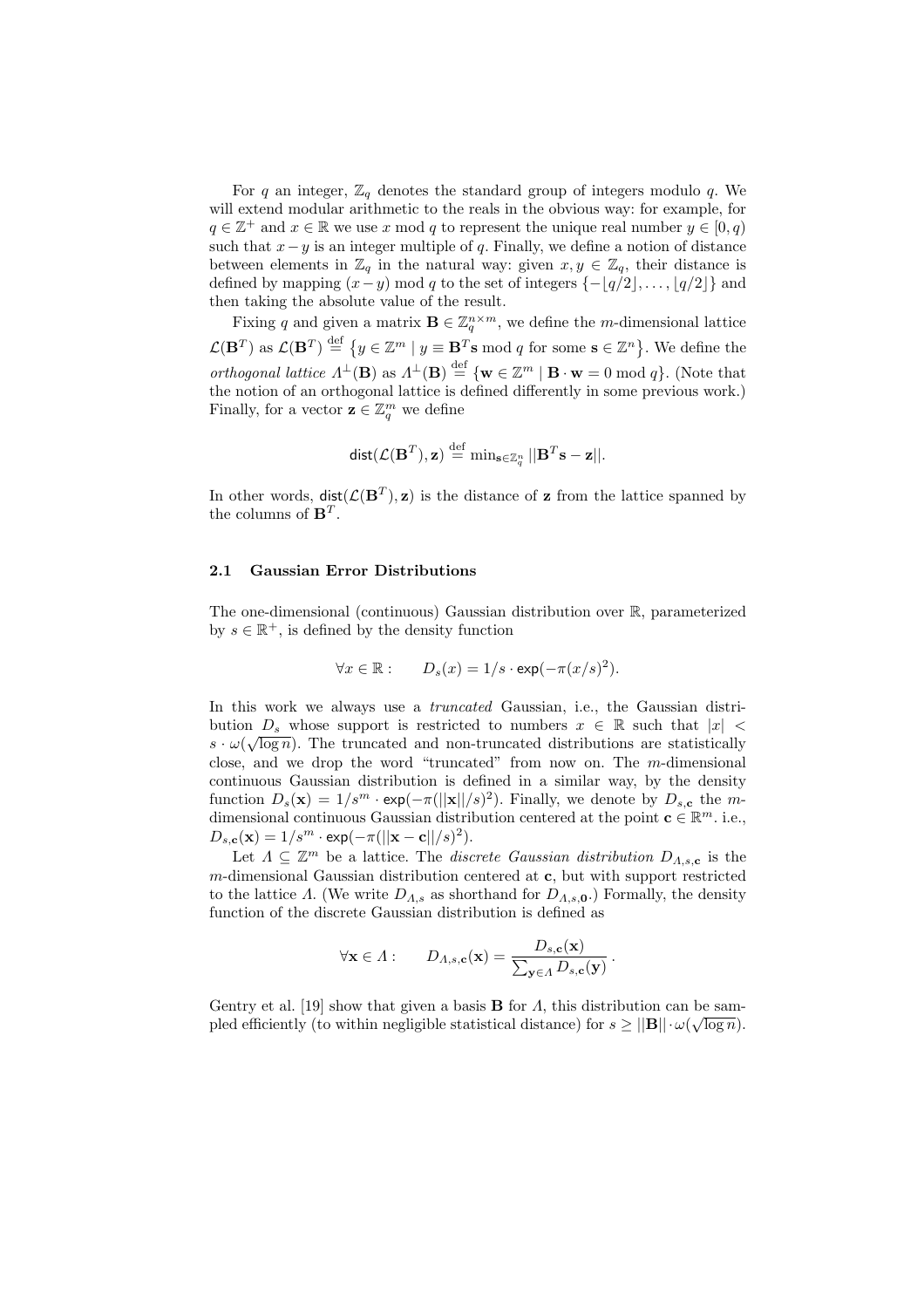#### 2.2 The Learning with Errors Problem

The "learning with errors" (LWE) problem was introduced by Regev [27] as a generalization of the "learning parity with noise" problem. We describe the problem in a form suitable for our applications in this paper.

Fix a positive integer *n*, integers  $m \geq n$  and  $q \geq 2$ , a vector  $\mathbf{s} \in \mathbb{Z}_q^n$ , and a probability distribution  $\chi$  on the interval  $[0, q)^m$ . Define the following two distributions over  $\mathbb{Z}_q^{n \times m} \times [0, q)^m$ :

- LWE<sub>m,q, $\chi$ </sub>(s) is the distribution obtained by choosing uniform  $\mathbf{A} \in \mathbb{Z}_q^{n \times m}$ , sampling  $\mathbf{e} \leftarrow \chi$ , and outputting  $(\mathbf{A}, \mathbf{A}^T \mathbf{s} + \mathbf{e} \bmod q)$ .
- $U_{m,q}$  is the distribution obtained by choosing uniform  $\mathbf{A} \in \mathbb{Z}_q^{n \times m}$  and uniform  $\mathbf{y} \in [0, q)^m$ , and outputting  $(\mathbf{A}, \mathbf{y})$ .

The decisional variant of the LWE problem (relative to the distribution  $\chi$ ) can be stated informally as the problem of distinguishing between  $U_{m,q}$  and LWE<sub>m,q, $\chi$ </sub>(s) for a uniform s. Formally, for  $m, q$ , and  $\chi$  that may depend on n (viewed now as a security parameter) we say the  $LWE_{m,q,\chi}$  *problem is hard* if the following is negligible for any probabilistic polynomial-time algorithm D:

$$
\begin{aligned} \left| \Pr[\mathbf{s} \leftarrow \mathbb{Z}_q^n; (\mathbf{A}, \mathbf{y}) \leftarrow \textsf{LWE}_{m,q,\chi}(\mathbf{s}) : D(\mathbf{A}, \mathbf{y}) = 1] \\ &- \Pr[(\mathbf{A}, \mathbf{y}) \leftarrow U_{m,q} : D(\mathbf{A}, \mathbf{y}) = 1] \right]. \end{aligned}
$$

A standard setting for the LWE problem considers the error distribution  $\Psi_{\alpha}^{m}$  over  $[0, q)^{m}$  defined as follows: Sample m numbers  $\eta_{1}, \ldots, \eta_{m} \leftarrow D_{\alpha}$ , let  $e_i := q \cdot \eta_i \pmod{q}$ , and output  $\mathbf{e} := (e_1, \ldots, e_m)^T$ . We write  $\mathsf{LWE}_{m,q,\alpha}(\mathbf{s})$  as an abbreviation for  $\mathsf{LWE}_{m,q,\Psi^m_\alpha}(\mathbf{s}).$ 

Evidence for the hardness of the  $LWE_{m,q,\alpha}$  problem comes from a result of Regev [27], who gave a *quantum* reduction from approximating certain lattice problems to within a factor of  $O(n/\alpha)$  on *n*-dimensional lattices in the worst case to solving  $\mathsf{LWE}_{m,q,\alpha}$ , subject to the condition that  $\alpha \cdot q > 2\sqrt{n}$ . Recently, Peikert [24] gave a *classical* reduction for similar parameters. For our purposes, we note that the  $LWE_{m,q,\alpha}$  problem is believed to be hard – given the stateof-the-art in lattice algorithms — for any  $m, q = \text{poly}(n)$  and  $\alpha = 1/\text{poly}(n)$ (subject to the above condition).

A second error distribution for the LWE problem<sup>2</sup> — and one that we will use in this paper — is the discrete Gaussian distribution  $D_{\mathbb{Z}^m,s}$  (mod q). Although this distribution may seem similar to a discretized (rounded) version of  $\Psi^m_\alpha$ , these distributions are statistically *far* from each other and thus we cannot immediately conclude anything about the hardness of the LWE problem with respect to one distribution from hardness of the LWE problem with respect to the other. Fortunately, a recent result of Peikert [25] can be used to show that hardness of the LWE problem with respect to error distribution  $D_{\mathbb{Z}^m,\alpha\cdot q\cdot\sqrt{2}}$  is

<sup>&</sup>lt;sup>2</sup> When using a discrete error distribution  $\chi$  over  $\mathbb{Z}_q^m$  (rather than a continuous distribution over  $[0, q)^m$ , the LWE problem is to distinguish LWE<sub>m,q, $\chi$ </sub> from the uniform distribution over  $\mathbb{Z}_q^{n \times m} \times \mathbb{Z}_q^m$  (rather than  $\mathbb{Z}_q^{n \times m} \times [0, q)^m$ ).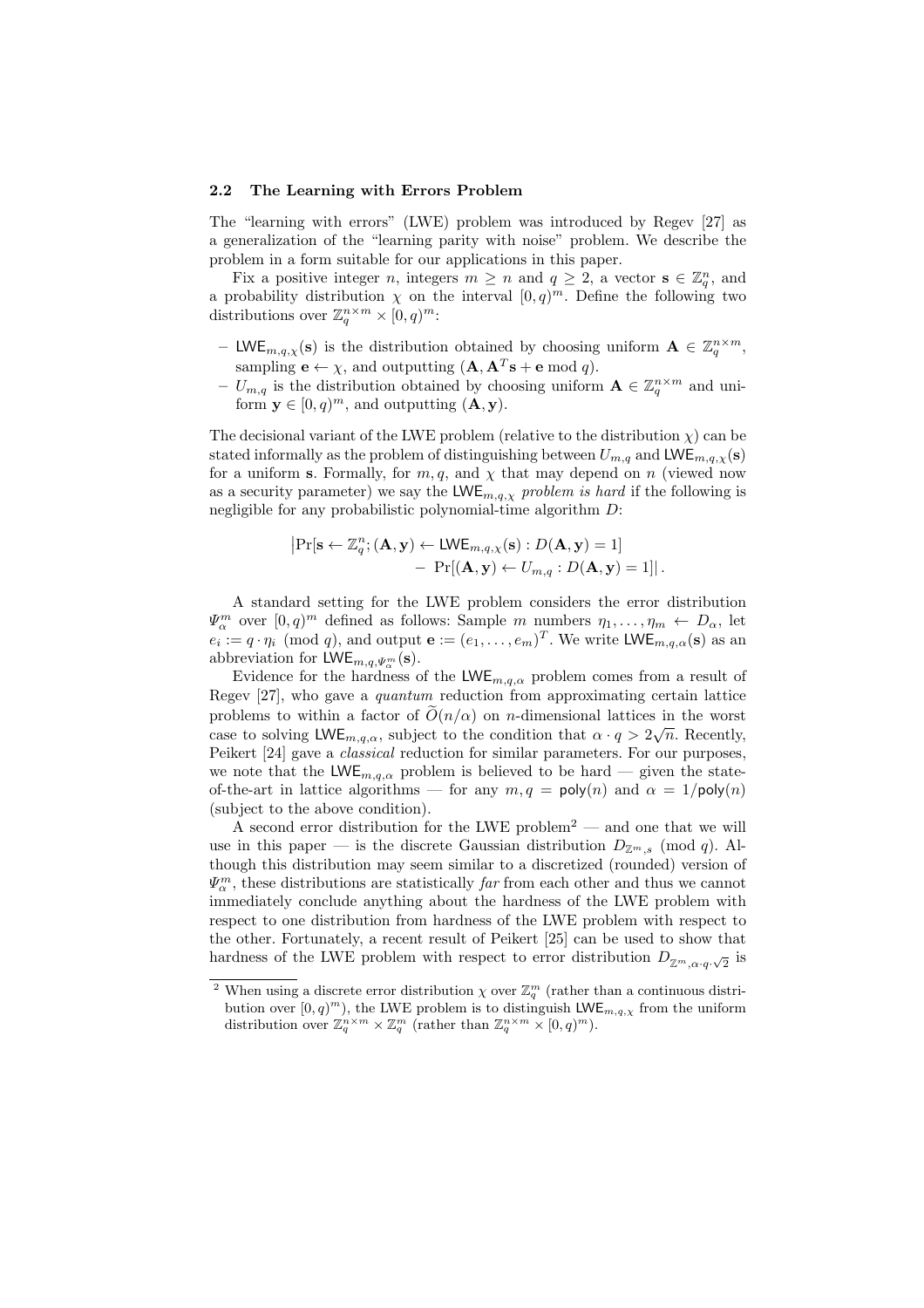implied by hardness of the LWE problem with respect to error distribution  $\Psi^m_\alpha$ . We write  $\mathsf{LWE}_{m,q,\alpha q\sqrt{2}}$  as an abbreviation for  $\mathsf{LWE}_{m,q,D_{\mathbb{Z}^m,\alpha q\sqrt{2}}}$ 

**Lemma 1.** *For any*  $\alpha$ *, hardness of the* LWE<sub>m,q, $\alpha$  *problem implies hardness of*</sub> *the* LWE<sub>m,q, $\alpha q \sqrt{2}$  problem.</sub>

*Proof.* We show an efficient transformation T that takes as input  $(A, y) \in$  $\mathbb{Z}_q^{n \times m} \times [0, q)^m$  and has the following properties:

- If  $(A, y)$  is uniform over  $\mathbb{Z}_q^{n \times m} \times [0, q)^m$  then the output  $T(A, y)$  is uniform over  $\mathbb{Z}_q^{n \times m} \times \mathbb{Z}_q^m$ .
- If  $(A, y)$  is distributed according to  $\mathsf{LWE}_{m,q,\alpha}(\mathbf{s})$  then  $T(\mathbf{A}, y)$  is distributed according to  $\mathsf{LWE}_{m,q,\alpha q\sqrt{2}}(\mathbf{s}).$

The lemma follows immediately from these two properties.

The transformation T works as follows. Given  $(A, y)$ , it samples a vector  $\mathbf{w} \leftarrow D_{\mathbb{Z}^m - \mathbf{v}, \alpha q}$  and outputs the pair  $(\mathbf{A}, \mathbf{y} + \mathbf{w} \pmod{q})$ .

First, say  $(\mathbf{A}, \mathbf{y})$  is distributed uniformly over  $\mathbb{Z}_q^{n \times m} \times [0, q)^m$ . Note that  $\mathbf{y} + \mathbf{w}$  is always an integer, and the distribution  $\mathbf{w} \leftarrow D_{\mathbb{Z}^m - \mathbf{y}, \alpha q}$  depends only on the fractional part of each entry in y. It follows that  $(A, y + w \pmod{q})$  is distributed uniformly over  $\mathbb{Z}_q^{n \times m} \times \mathbb{Z}_q^m$ .

On the other hand, say  $\mathbf{y} = \mathbf{A}^T \mathbf{s} + \mathbf{e} \pmod{q}$  where  $\mathbf{e} \sim \Psi_{\alpha}^m$ . Since we have  $\mathbf{A}^T\mathbf{s} \in \mathbb{Z}^m$ , sampling  $\mathbf{w} \sim D_{\mathbb{Z}^m - \mathbf{y}, \alpha q} \pmod{q}$  is equivalent to sampling  $\mathbf{w} \sim D_{\mathbb{Z}^m-\mathbf{e},\alpha q}$  (mod q). A recent theorem of Peikert [25, Theorem 3.1] shows that the following two processes produce statistically close distributions:

- Sampling  $\mathbf{e} \sim \Psi_{\alpha}^{m}$  and then setting  $\mathbf{e}' = \mathbf{e} + D_{\mathbb{Z}^{m} \mathbf{e}, \alpha q} \pmod{q}$ ;
- − Sampling  $e' \sim D_{\mathbb{Z}^m, \alpha q \sqrt{2}} \pmod{q}$ .

We conclude that the output  $T(\mathbf{A}, \mathbf{y}) = (\mathbf{A}, \mathbf{A}^T \mathbf{s} + (\mathbf{e} + \mathbf{w}) \pmod{q}$  is distributed according to  $\mathsf{LWE}_{m,q,\alpha q\sqrt{2}}(\mathbf{s}).$ 

## 2.3 Trapdoor Functions and the GPV Signature Scheme

Ajtai [2] and Alwen and Peikert [3] show algorithms that generate an almost uniform matrix  $\mathbf{A} \in \mathbb{Z}_q^{n \times m}$  together with a "trapdoor" matrix  $\mathbf{T} \in \mathbb{Z}^{m \times m}$  satisfying the following conditions:

Lemma 2 ([3]). *There is a probabilistic polynomial-time algorithm* TrapSamp *that, on input*  $1^n, 1^m, q$  *with*  $q \ge 2$  *and*  $m \ge 8n \log q$ *, outputs matrices*  $\mathbf{A} \in \mathbb{Z}_q^{n \times m}$  $and \mathbf{T} \in \mathbb{Z}^{m \times m}$  *such that:* 

- *The distribution on* A *as output by* TrapSamp *is statistically close to uniform over*  $\mathbb{Z}_q^{n \times m}$ ,
- $-$  the columns of **T** form a basis of the lattice  $\Lambda^{\perp}(\mathbf{A})$ , implying in particular  $\mathbf{A} \cdot \mathbf{T} = 0 \pmod{q}$ ,
- $\|\mathbf{T}\| \leq 5\sqrt{n\log q}$ .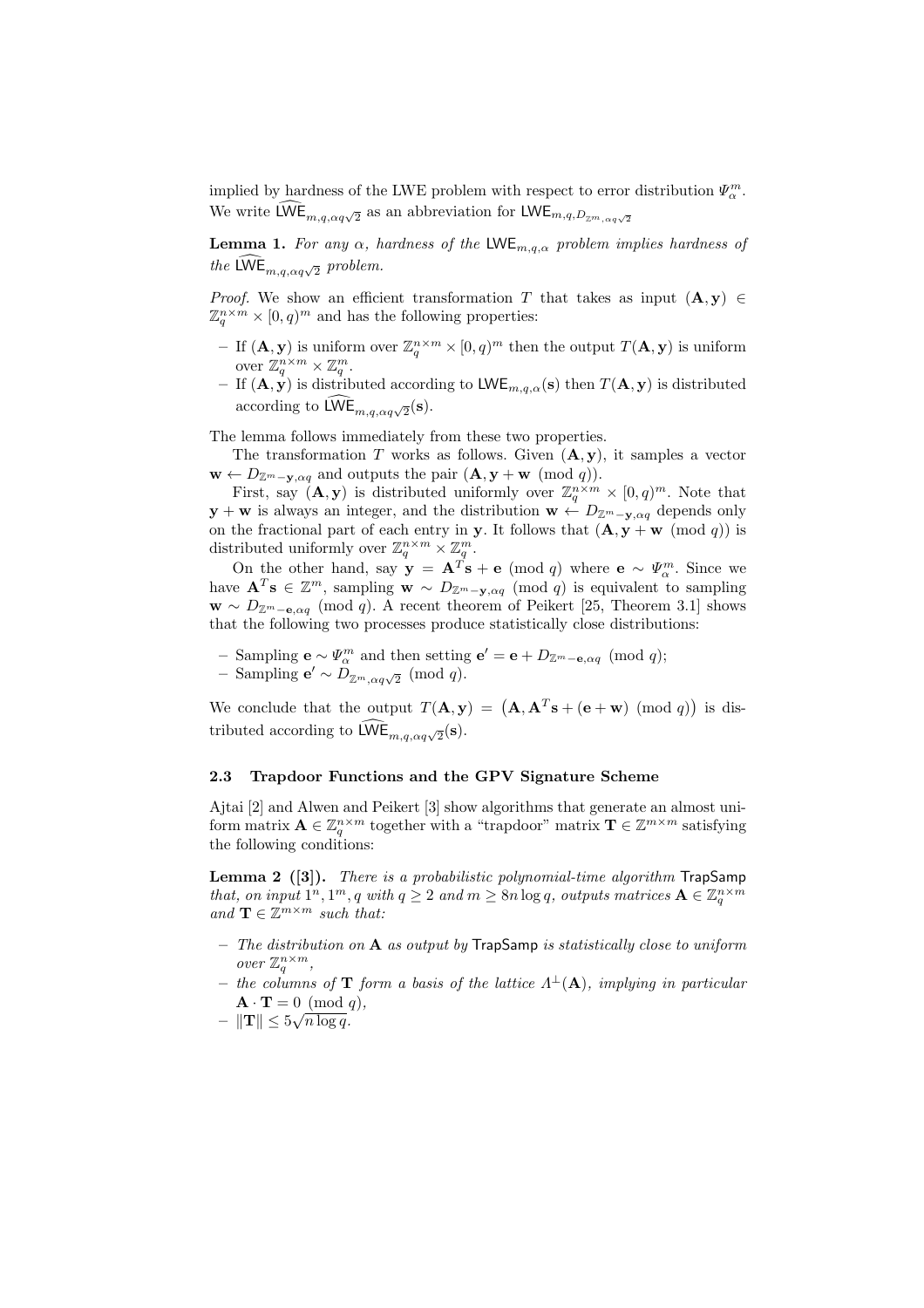Given an "LWE instance"  $(A, y = A^T s + e)$  for a "short" vector e, knowledge of T can be used to recover s. Specifically, if  $||T|| < L = 5\sqrt{n \log q}$  (as guaranteed by Lemma 2) and **e** is drawn from  $\Psi_{\alpha}^{m}$  for  $\alpha \leq 1/(L \cdot \omega(\sqrt{\log n}))$ , then **s** can be easily recovered. This is done by first computing

$$
\mathbf{T}^T \mathbf{y} \pmod{q} = \mathbf{T}^T (\mathbf{A}^T \mathbf{s} + \mathbf{e}) \pmod{q} = (\mathbf{A} \mathbf{T})^T \mathbf{s} + \mathbf{T}^T \mathbf{e} \pmod{q}
$$

$$
= \mathbf{T}^T \mathbf{e} \pmod{q}.
$$

Since both **T** and **e** contain only "small" entries, each entry of the vector  $T^T e$ is smaller than q and thus  $\mathbf{T}^T\mathbf{e}$  (mod q) is equal to  $\mathbf{T}^T\mathbf{e}$  (over the integers). Multiplying by  $({\bf T}^T)^{-1}$  thus gives **e**, after which it is easy to recover **s**.

*The GPV signature scheme.* Gentry, Peikert, and Vaikuntanathan [19] showed how to use the trapdoor sampling procedure described above to construct a one-way preimage-sampleable function. This can then be turned into a digital signature scheme using an "FDH-like" construction [7]. (See [19] for a formal definition of preimage-sampleable functions and the construction of the signature scheme.) Here, we describe how the preimage-sampleable function works.

Take  $q = \text{poly}(n)$ ,  $m \ge 5n \log q$ , and  $s \ge 5\sqrt{n \log q} \cdot \omega(\sqrt{\log n})$ . The one-way preimage-sampleable function is defined by the following algorithms:

- $-$  GPVGen $(1^n)$  runs  $\mathsf{TrapSamp}(1^n,1^m,q)$  to obtain  $(\mathbf{A},\mathbf{T}).$  The matrix  $\mathbf{A}$   $(\text{and } q)$ defines the function  $f_{\mathbf{A}}(\mathbf{e}) = \mathbf{A}\mathbf{e} \pmod{q}$ , with domain  $\{\mathbf{e} \in \mathbb{Z}^m : ||\mathbf{e}|| \leq \mathbf{e} \leq \mathbf{e} \leq \mathbf{e} \leq \mathbf{e} \leq \mathbf{e} \leq \mathbf{e} \leq \mathbf{e} \leq \mathbf{e} \leq \mathbf{e} \leq \mathbf{e} \leq \mathbf{e} \leq \mathbf{e} \leq \mathbf{e} \leq \mathbf{e$  $s\sqrt{m}$  and range  $\mathbb{Z}_q^n$ . Hardness of inversion is with respect to the distribution  $D_{\mathbb{Z}^m,s}$  over the domain.
- $-$  The trapdoor inversion algorithm GPVInvert $(\mathbf{A}, \mathbf{T}, s, \mathbf{u})$  samples from  $f_{\mathbf{A}}^{-1}(\mathbf{u})$ as follows: first, it computes (using standard linear algebra) an arbitrary  $\mathbf{t} \in \mathbb{Z}^m$  such that  $\mathbf{A}\mathbf{t} = \mathbf{u} \pmod{q}$  (except for a negligible fraction of  $\mathbf{A}$ , such a t always exists). Then it samples  $\mathbf{v} \leftarrow D_{\Lambda^{\perp}(\mathbf{A}),s,-\mathbf{t}}$  and outputs  $\mathbf{e} = \mathbf{t} + \mathbf{v}$ .

Gentry et al. show that the above is one-way if  $\mathsf{GapSVP}_{\gamma}$  is hard for polynomial approximation factor  $\gamma$ .

#### 2.4 Sampling a Basis for an Orthogonal Lattice with Trapdoor

We show a variant of the trapdoor sampling algorithm described in Lemma 2. In our variant, the algorithm is additionally given a matrix  $\mathbf{B} \in \mathbb{Z}_q^{n \times m}$  and (informally) should output a matrix  $\mathbf{A} \in \mathbb{Z}_q^{n \times m}$  with an associated trapdoor  $\mathbf{T} \in \mathbb{Z}^{m \times m}$  with the additional requirement that the rows of **A** are orthogonal (over  $\mathbb{Z}_q$ ) to the rows of **B**. In other words, we require that  $AB^T = 0 \pmod{q}$ .

*Overview of the construction.* The basic idea is as follows. Write B as

$$
\mathbf{B}^T = \begin{pmatrix} \mathbf{B}_1 \\ \mathbf{B}_2 \end{pmatrix},
$$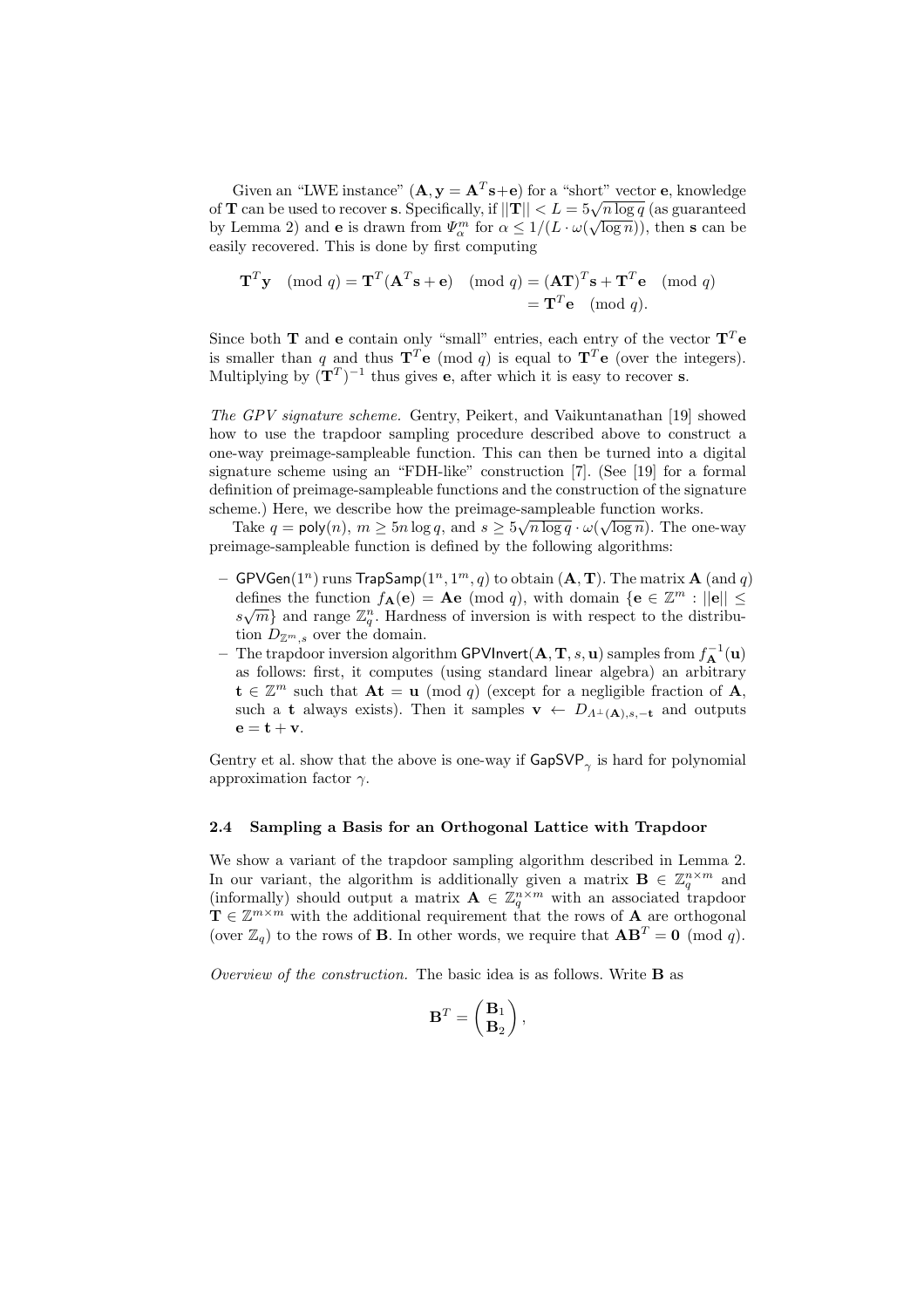with  $\mathbf{B}_2$  a square, invertible matrix of dimension  $n \times n$ . We then generate an orthogonal matrix  $\mathbf{A} = [\mathbf{A}_1 \mid \mathbf{A}_2]$  in two steps. We generate the first component  $A_1$  using the TrapSamp protocol. Recall, this returns a matrix that is statistically close to uniform, along with an associated trapdoor  $T_1$ . Once we have chosen  $A_1$  the second component  $A_2$  is constrained to a fixed value by the requirement that  $AB^T = 0 \pmod{q}$ ; we thus generate  $A_2$  by solving the linear equations that define this constraint.

All that remains is to find a trapdoor  $T$  such that the columns of  $T$  are short and  $\mathbf{A} \cdot \mathbf{T} = \mathbf{0}$ . Here we rely on the recent basis delegation techniques of Cash et al. [15], which allows us to "extend" the basis  $T_1$  into a larger basis T for  $\Lambda^{\perp}(\mathbf{A})$  as desired. The details follow.

Lemma 3. *There is a probabilistic polynomial-time algorithm* OrthoSamp *that on input*  $1^n, 1^m, q$  *(with*  $q \ge 2$  *and*  $m \ge 5n \log q$ *) and a matrix*  $\mathbf{B} \in \mathbb{Z}_q^{n \times m}$  *whose columns span*  $\mathbb{Z}_q^n$ , *outputs matrices*  $\mathbf{A} \in \mathbb{Z}_q^{n \times m}$  *and*  $\mathbf{T} \in \mathbb{Z}^{m \times m}$  *such that:* 

- $-$  **AB<sup>T</sup>** = **0** (mod *q*). Moreover, the distribution on **A** is statistically close to uniform over  $\mathbb{Z}_q^{n \times m}$ , subject to this condition,
- $-$  *the columns of* **T** *form a basis of the lattice*  $\Lambda^{\perp}(\mathbf{A})$ *, implying in particular*  $\mathbf{A} \cdot \mathbf{T} = 0 \pmod{q},$
- $\|\mathbf{T}\| \leq 5\sqrt{n\log q}$ .

*Proof.* Let  $m_1 = 3n \log q$  and  $m_2 = 2n \log q$ . Write

$$
\mathbf{B}^T = \begin{pmatrix} \mathbf{B}_1 \\ \mathbf{B}_2 \end{pmatrix},
$$

where  $\mathbf{B}_1 \in \mathbb{Z}_q^{m_1 \times n}$  and  $\mathbf{B}_2 \in \mathbb{Z}_q^{m_2 \times n}$ . The algorithm OrthoSamp works as follows:

- 1. If the rows of  $\mathbf{B}_2$  do not span  $\mathbb{Z}_q^n$ , output  $\perp$ . This occurs with only negligible probability [1, 27]
- 2. Compute  $(A_1, T_1) \leftarrow$  TrapSamp $(1^n, 1^{m_1}, q)$ . Let  $\mathbf{A}_2 \in \mathbb{Z}_q^{n \times m_2}$  be a uniformly random matrix satisfying

$$
\mathbf{A}_2 \mathbf{B}_2 = -\mathbf{A}_1 \mathbf{B}_1 \pmod{q}
$$

(such a matrix exists by the assumption that the rows of  $\mathbf{B}_2$  span  $\mathbb{Z}_q^n$ ). If the columns of  $\mathbf{A}_1$  do not span  $\mathbb{Z}_q^n$ , output  $\perp$ . This occurs only with negligible probability.

3. Extend the basis  $\mathbf{T}_1$  into basis  $\mathbf{T} \in \mathbb{Z}_q^{m \times m}$  for  $\Lambda^{\perp}(\mathbf{A})$  using the technique of Cash et al. [15, Lemma 3.2]. We present their technique for completeness. Let T be of the form

$$
\mathbf{T}=\left(\begin{array}{cc} \mathbf{T}_1 \ \mathbf{W} \\ \mathbf{0} & \mathbf{I} \end{array}\right)
$$

where  $\mathbf{W} \in \mathbb{Z}_q^{m_1 \times m_2}$  is an arbitrary matrix satisfying  $\mathbf{A}_1 \mathbf{W} = -\mathbf{A}_2$ , and  $\mathbf{I} \in \mathbb{Z}_q^{m_2 \times m_2}$  is the identity matrix. (Note that W exists by the assumption that the columns of  $\mathbf{A}_1$  span  $\mathbb{Z}_q^n$ . Output  $\mathbf{A} = [\mathbf{A}_1 | \mathbf{A}_2]$  and **T**.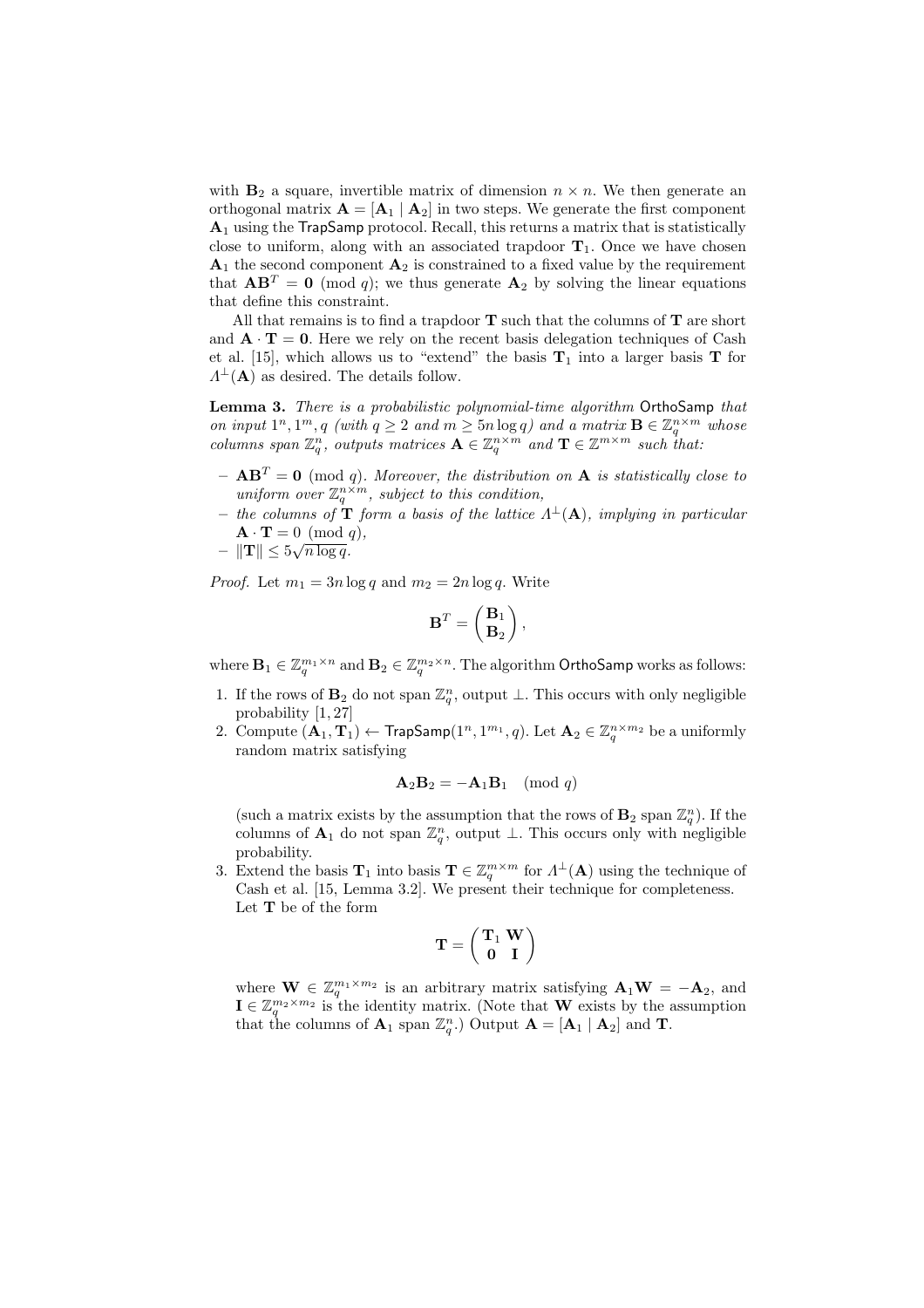We now verify that this algorithm satisfies the required properties. First observe that

$$
ABT = A1B1 + A2B2 = A1B1 - A1B1 = 0 \pmod{q}.
$$

The claim regarding the distribution of A follows directly from the construction. We also have

$$
\mathbf{A} \cdot \mathbf{T} = [\mathbf{A}_1 | \mathbf{A}_2] \cdot \begin{pmatrix} \mathbf{T}_1 \ \mathbf{W} \\ \mathbf{0} \ \mathbf{I} \end{pmatrix}
$$
  
=  $[\mathbf{A}_1 \mathbf{T}_1 + \mathbf{A}_2 \mathbf{0} | \mathbf{A}_1 \mathbf{W} + \mathbf{A}_2]$   
=  $\mathbf{0} \pmod{q}$ ,

where the final equality holds because  $A_1T_1 = 0$  by the properties of TrapSamp, and  $A_1W = -A_2$  by construction. Finally, we refer the reader to the work of Cash et al. [15] for a proof that  $||T|| \leq 5\sqrt{n \log q}$ 

The following corollary follows from the above construction, and will be used in the security proof of our signature scheme.

Corollary 1. *The distributions*

$$
\left\{\mathbf{B} \leftarrow \mathbb{Z}_q^{n \times m}; \mathbf{A} \leftarrow \mathsf{OrthoSamp}(1^n,1^m,q,\mathbf{B}): (\mathbf{A},\mathbf{B}) \right\}
$$

*and*

$$
\left\{\mathbf{A}\leftarrow\mathbb{Z}_q^{n\times m}; \mathbf{B}\leftarrow\mathsf{OrthoSamp}(1^n,1^m,q,\mathbf{A}) : (\mathbf{A},\mathbf{B})\right\}
$$

*are statistically close.*

## 2.5 Efficient NIWI Proofs for Lattice Problems

Let  $\mathbf{B}_1, \ldots, \mathbf{B}_N \in \mathbb{Z}_q^{n \times m}$  and  $\mathbf{z}_1, \ldots, \mathbf{z}_N \in \mathbb{Z}_q^m$ . In this section we briefly describe how it is possible to construct a noninteractive witness-indistinguishable (NIWI) proof (in the random oracle model) for the gap language  $L_{s,\gamma} = (L_{YES}, L_{NO})$ defined by:

$$
L_{YES} = \left\{ \begin{pmatrix} \mathbf{B}_1, \dots, \mathbf{B}_N \\ \mathbf{z}_1, \dots, \mathbf{z}_N \end{pmatrix} \middle| \exists \mathbf{s} \in \mathbb{Z}_q^n \text{ and } i \in [N] : ||\mathbf{z}_i - \mathbf{B}_i^T \mathbf{s}|| \le s\sqrt{m} \right\}
$$
  

$$
L_{NO} = \left\{ \begin{pmatrix} \mathbf{B}_1, \dots, \mathbf{B}_N \\ \mathbf{z}_1, \dots, \mathbf{z}_N \end{pmatrix} \middle| \forall \mathbf{s} \in \mathbb{Z}_q^n \text{ and } i \in [N] : ||\mathbf{z}_i - \mathbf{B}_i^T \mathbf{s}|| > \gamma \cdot s\sqrt{m} \right\}.
$$

Here,  $L_{YES}$  is a collection of N points at least one of which is close to the corresponding lattice, and  $L_{NO}$  is a collection of N points all of which are far from the corresponding lattices.

Our starting point is an (interactive) witness-indistinguishable (WI) proof system for the gap version of the *closest vector problem*, i.e., for the language  $L'_{\gamma} = \{L'_{YES}, L'_{NO}\}\;[20, 23]$ :

$$
L'_{YES} = \{ (\mathbf{B}, \mathbf{z}, t) | \exists \mathbf{s} : ||\mathbf{z} - \mathbf{B}^T \mathbf{s}|| \le t \}.
$$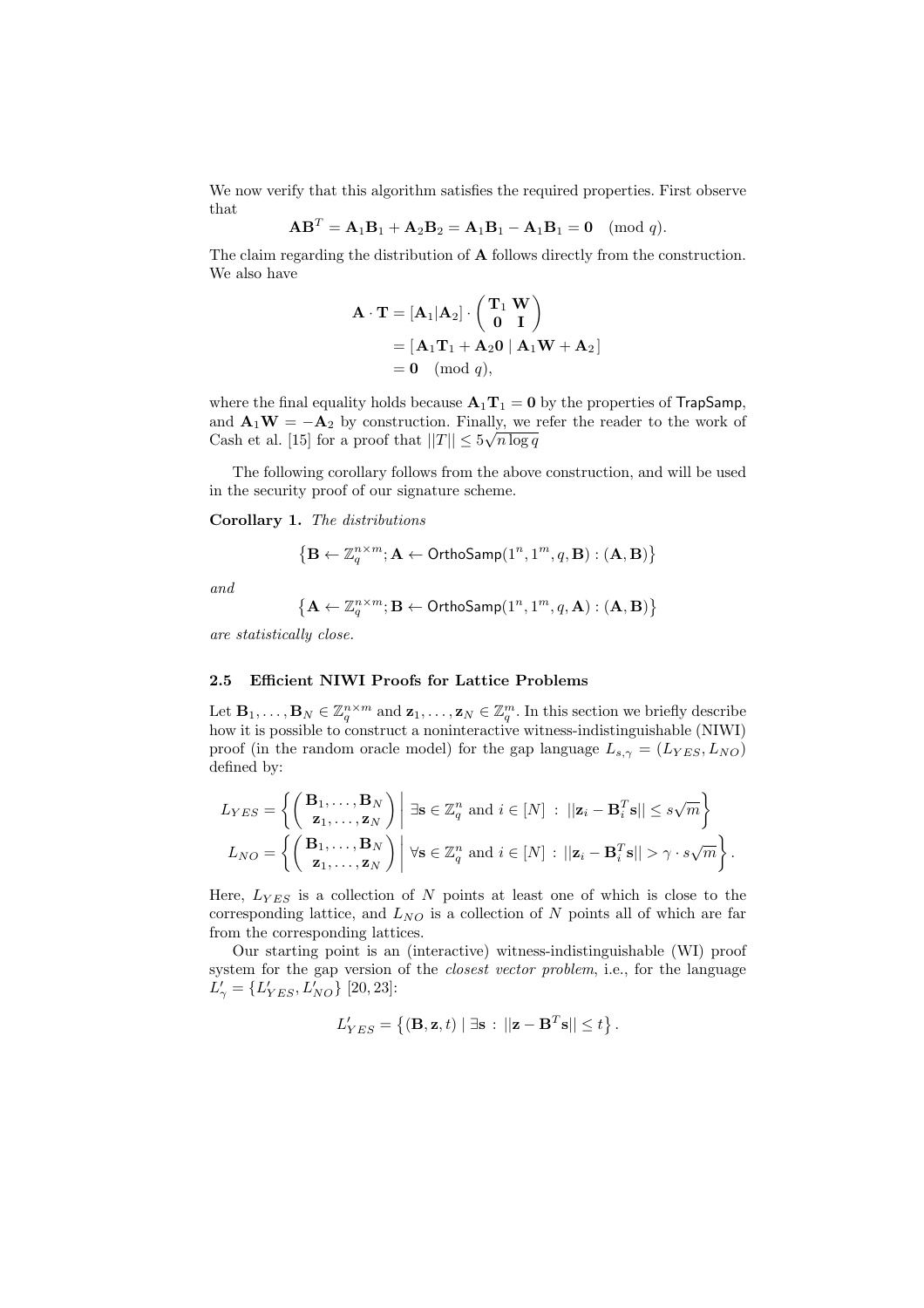$$
L'_{NO} = \{ (\mathbf{B}, \mathbf{z}, t) \mid \forall \mathbf{s} : ||\mathbf{z} - \mathbf{B}^T \mathbf{s}|| > \gamma \cdot t \}.
$$

Our language  $L_{s,\gamma}$  can be described as the OR of several instance of  $L'_{\gamma}$ ; that is,

$$
\begin{pmatrix} \mathbf{B}_1, \dots, \mathbf{B}_N \\ \mathbf{z}_1, \dots, \mathbf{z}_N \end{pmatrix} \in L_{YES} \Leftrightarrow \bigvee_i ((\mathbf{B}_i, \mathbf{z}_i, s\sqrt{m}) \in L'_{YES}).
$$
  

$$
\begin{pmatrix} \mathbf{B}_1, \dots, \mathbf{B}_N \\ \mathbf{z}_1, \dots, \mathbf{z}_N \end{pmatrix} \in L_{NO} \Leftrightarrow \bigwedge_i ((\mathbf{B}_i, \mathbf{z}_i, s\sqrt{m}) \in L'_{NO}).
$$

We can thus use the techniques of Cramer, Damgård, and Schoenmakers [17] to obtain an interactive WI proof for  $L_{s,\gamma}$  with negligible soundness error. Using the Fiat-Shamir transformation [18], the resulting protocol can be made noninteractive in the random oracle model.

We remark that for our application we only require soundness (and do not require the proof system to be a proof of knowledge) and witness indistinguishability (rather than zero knowledge). The observations in this section are summarized in the following lemma.

**Lemma 4.** Let  $\gamma \ge O(\sqrt{m/\log m})$ . Then there is a noninteractive witness*indistinguishable proof system for the language*  $L_{s,\gamma}$  *in the random oracle model, where the length of the proof is* O(mnN log q) *bits.*

# 3 A Group Signature Scheme Based on Lattices

### 3.1 Definitions

We adopt the definition of group signature schemes from the work of Bellare, Micciancio, and Warinschi [8], with the relaxation suggested by Boneh, Boyen, and Shacham [10] (and considered also in, e.g., [11]). Formally, a group signature scheme  $GS = (G.KeyGen, G.Sign, G.Vrfy, G.Open)$  is a collection of four polynomial-time algorithms defined as follows.

- The *group key-generation algorithm*  $G.KeyGen(1^n, 1^N)$  is a randomized algorithm that takes a security parameter  $1^n$  and the group size  $1^N$  as input, and outputs (PK,TK, gsk), where PK is the group public key, TK is the group manager's tracing key, and **gsk** is a vector of N signing keys with  $\text{gsk}[i]$  being the signing key given to the  $i^{th}$  group member.
- The *group signature algorithm*  $G.Sign(gsk[i], M)$  is a randomized algorithm that takes as input a secret signing key  $\text{gsk}[i]$  and a message  $M$ , and outputs a signature  $\sigma$ .
- The *group signature verification algorithm* G.Vrfy(PK,  $M, \sigma$ ) is a deterministic algorithm that takes as input the group public key  $PK$ , a message  $M$ . and a signature  $\sigma$ , and outputs either 1 or 0 (signifying accept or reject, respectively).
- The *opening algorithm* **G.Open**( $TK, M, \sigma$ ) is a deterministic algorithm that takes as input the tracing key TK, a message M, and a signature  $\sigma$ , and outputs an identity  $i \in [N]$ .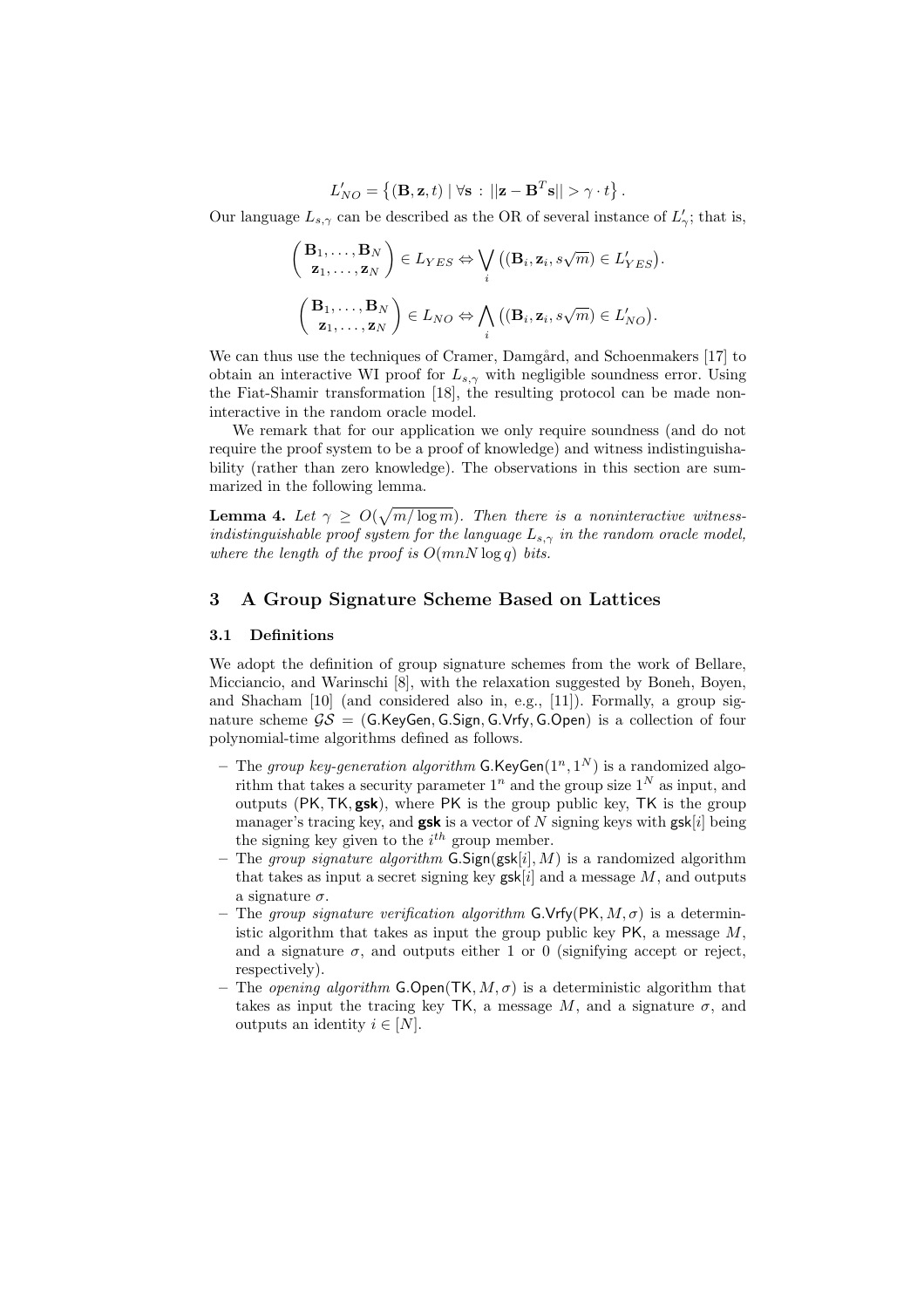The basic consistency requirements of a group signature scheme are that an honest signature generated by a group member should be accepted as correct, and must be traceable to the group member who issued it. That is, for any  $(PK, TK, gsk)$  output by G.KeyGen $(1^n, 1^N)$ , any M, and any  $i \in [N]$ , if  $\sigma \leftarrow$  $G.Sign(gsk[i], M)$  then

$$
G.Vrfy(PK, M, \sigma) = 1 \text{ and } G.Open(TK, M, \sigma) = i,
$$

except with negligible probability over the entire experiment.

Group signature schemes are also required to satisfy two basic security properties: *anonymity* and *traceability*. Anonymity means that without the tracing key it should be infeasible to determine which group member issued a particular signature (even given all the signing keys). Bellare et al. [8] defined a "CCAversion" of this notion, where the adversary is given access to a tracing oracle. Following [10] we use a "CPA-version" of anonymity where such oracle access is not given.

Definition 1. *A group signature scheme* GS = (G.KeyGen,G.Sign,G.Vrfy,G.Open) *is* anonymous *if for all polynomials* N(·) *and all probabilistic polynomial-time adversaries* A*, the advantage of* A *in the following experiment is negligible in* n*:*

- 1. *Compute*  $(PK, TK, gsk) \leftarrow G.KeyGen(1^n, 1^N)$  *and give*  $(PK, gsk)$  *to*  $A$ *.*
- 2. A *outputs two identities*  $i_0, i_1 \in [N]$ *, along with a message* M. A random bit b is chosen, and A is given  $G.Sign(gsk[i_b], M)$ . Finally, A outputs a bit b'.

*A* succeeds (denoted Succ) if  $b' = b$ , and the advantage of *A* is  $\left| \Pr[\text{Succ}] - \frac{1}{2} \right|$ .

Traceability means that it should be infeasible for an adversary who corrupts some set of users  $C$  to output a valid signature that cannot be traced to some member of  $\mathcal{C}$ .

Definition 2. *A group signature scheme*  $GS = (G.KeyGen, G.Sign, G.Vrfy, G.Open)$ is traceable *if for all polynomials*  $N(\cdot)$  *and all probabilistic polynomial-time adversaries* A*, the success probability of* A *in the following experiment is negligible in* n*:*

1. Compute  $(\text{PK}, \text{TK}, \text{gsk}) \leftarrow \text{G.KeyGen}(1^n, 1^N)$  and give PK and TK to A.

*2.* A *may query the following oracles adaptively and in any order:*

- $-$  *A* Corrupt *oracle that on input*  $i \in [N]$  *returns* gsk[i].
- *A* Sign *oracle that on input* i, M *outputs* G.Sign(gsk[i], M)*.*

*Let* C *be the set of identities queried to* Corrupt*.*

*3. At some point,* A *outputs a message* M *and a signature* σ*.*

A succeeds if (1)  $G.Vrfv(PK, M, \sigma) = 1$  and (2)  $Sign(i, M)$  was never queried for  $i \notin \mathcal{C}$ , yet (3) G.Open(TK,  $M, \sigma$ )  $\notin \mathcal{C}$ .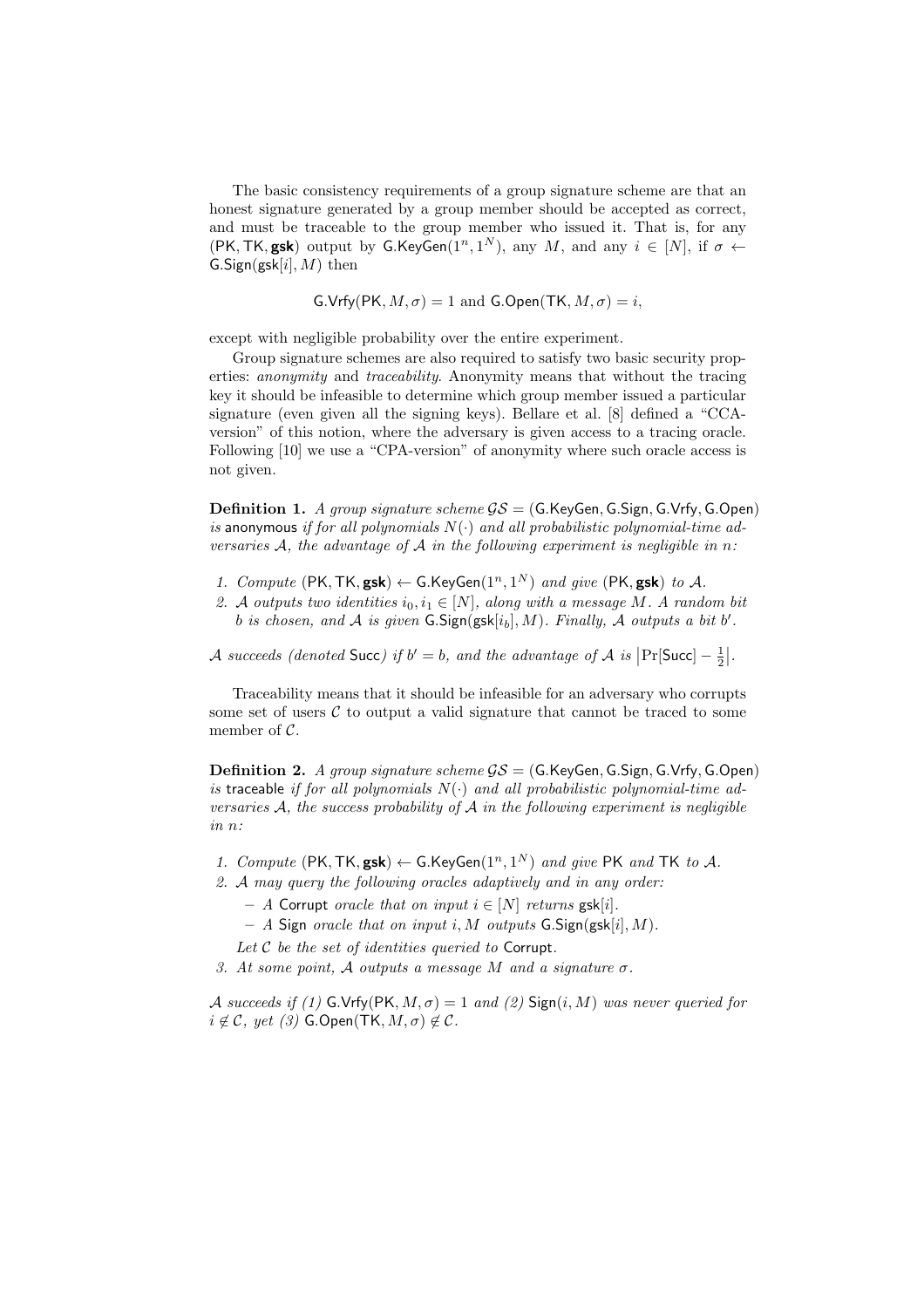#### 3.2 Our Construction

We let *n* be the security parameter,  $q = \text{poly}(n)$ ,  $m \ge 5n \log q$  and  $s \ge 5\sqrt{n \log q}$ .  $\omega(\sqrt{\log m})$  be parameters of the system. We let  $H : \{0,1\}^* \to \mathbb{Z}_q^n$  be a hash function, to be modeled as a random oracle.

- $\mathsf{G}.\mathsf{KeyGen}(1^n,1^N) \text{: First compute }(\mathbf{B}_1,\mathbf{S}_1),\ldots,(\mathbf{B}_N,\mathbf{S}_N) \leftarrow \mathsf{TrapSamp}(1^n,1^m,q)$ and then, for  $1 \leq i \leq N$ , compute  $(\mathbf{A}_i, \mathbf{T}_i) \leftarrow \text{OrthoSamp}(1^n, 1^m, q, \mathbf{B}_i)$ . Output  $PK = (({\bf A}_i, {\bf B}_i)_{i=1}^N)$  as the public key,  $TK = (S_i)_{i=1}^N$  as the tracing key, and  $\textsf{gsk} = (\mathbf{T}_i)_{i=1}^N$  as the users' signing keys.
- $\textsf{G}.Sign(gsk[j], M)$ : To sign message M using secret key gsk $[j] = \mathbf{T}_i$ , choose random  $r \leftarrow \{0,1\}^n$ , set  $\bar{M} = M||r$ , and then compute  $\mathbf{h}_i = H(\bar{M}||i)$  for  $1 \leq i \leq N$ . Then:
	- Compute  $\mathbf{e}_j$  ← GPVInvert $(\mathbf{A}_j, \mathbf{T}_j, s, \mathbf{h}_j)$ .
	- For  $i \neq j$ , choose  $\mathbf{e}_i$  ∈  $\mathbb{Z}_q^m$  uniformly subject to the condition that  $\mathbf{A}_i \mathbf{e}_i = \mathbf{h}_i \pmod{q}$ .

For all i, sample  $\mathbf{s}_i \leftarrow \mathbb{Z}_q^n$  and compute  $\mathbf{z}_i = \mathbf{B}_i^T \mathbf{s}_i + \mathbf{e}_i \pmod{q} \in \mathbb{Z}_q^m$ . Finally, construct an NIWI proof  $\pi$  for the gap language  $L_{s,\gamma}$  as discussed in Section 2.5 (and using the witness  $(\mathbf{s}_i, i)$ ). Output the signature  $(r, \mathbf{z}_1, \ldots, \mathbf{z}_N, \pi)$ .

- G.Vrfy(PK,  $M, \sigma$ ): Parse the signature as  $(r, \mathbf{z}_1, \dots, \mathbf{z}_N, \pi)$  and set  $\overline{M} = M||r$ . Output 1 iff the proof  $\pi$  is correct, and  $\mathbf{A}_i \mathbf{z}_i = H(\bar{M} || i) \pmod{q}$  for all i.
- G.Open(TK,  $M, \sigma$ ): Parse the signature as  $(r, z_1, \ldots, z_N, \pi)$ . Using the  $\{S_i\}$ , output the smallest index i for which<sup>3</sup> dist $(\mathcal{L}(\mathbf{B}_i^T), \mathbf{z}_i) \leq s\sqrt{m}$ .

We first check correctness. Let  $(r, \mathbf{z}_1, \ldots, \mathbf{z}_N, \pi)$  be a signature produced by an honest signer. It is clear that  $\pi$  is a valid proof. Moreover, for any i we have

$$
\mathbf{A}_i \mathbf{z}_i = \mathbf{A}_i (\mathbf{B}_i^T \mathbf{s}_i + \mathbf{e}_i) = \mathbf{A}_i \mathbf{e}_i = H(\bar{M}||i) \pmod{q},
$$

and so verification succeeds. Correctness of the opening algorithm follows easily.

**Theorem 1.** Let  $m, q$ , and s be as described above. If LWE<sub>m,q, $\alpha$ </sub> is hard for  $\alpha = s/(q\sqrt{2})$ *, and the proof system used is witness indistinguishable, then the group signature scheme described above is anonymous. If*  $\textsf{GapSVP}_{\gamma}$  *is hard for*  $\gamma = O(n \log^4 n)$ , then the group signature scheme described above is traceable.

We note that for values of s as described above, the hardness of  $LWE_{m,q,\alpha}$ is implied by the difficulty of finding a quantum algorithm for approximating GapSVP<sub> $\hat{\gamma}$ </sub> for  $\hat{\gamma} = O(n/\alpha)$  [27], so our entire scheme can be based on the difficulty of finding a quantum algorithm for GapSVP.

We prove anonymity in Section 3.3 and traceability in Section 3.4.

<sup>&</sup>lt;sup>3</sup> Soundness of the proof system ensures that if  $\sigma$  is valid, then some such i exists except with negligible probability.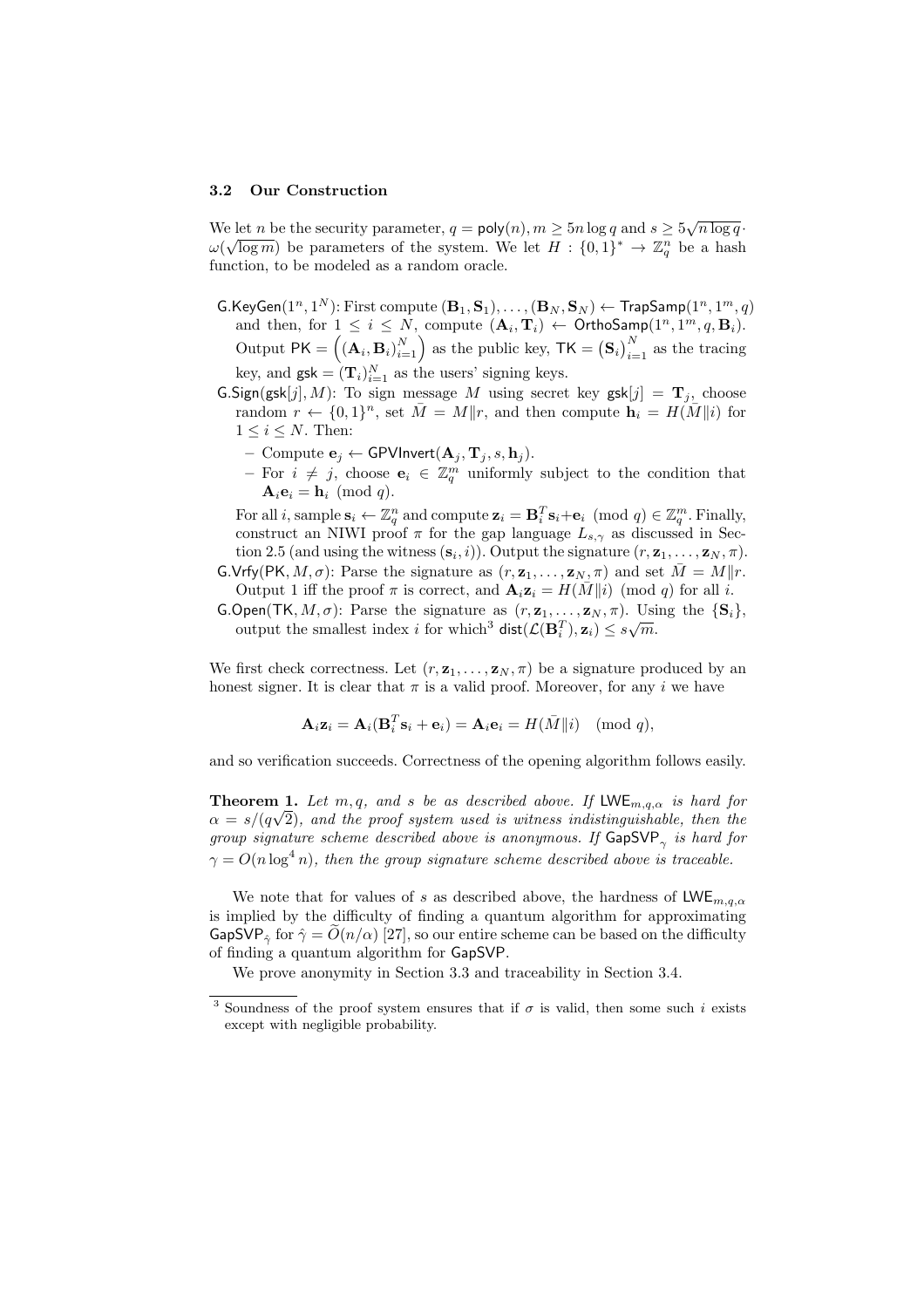#### 3.3 Anonymity

Fix  $N = \text{poly}(n)$  and let A be a PPT adversary attacking the group signature scheme in the sense of Definition 1. Let  $G_0$  denote the experiment of Definition 1 with  $b = 0$ , and let  $G_1$  be the same experiment with  $b = 1$ . We consider a sequence of experiments  $G_0$ ,  $G'_0$ ,  $G'_1$ ,  $G_1$  and show that each experiment is indistinguishable from the one preceding it. This implies anonymity.

We review  $G_0$  as applied to our group signature scheme. First, the keygeneration algorithm  $G.KeyGen(1^n, 1^N)$  is run and A is given the public key  $PK = (({\bf A}_i, {\bf B}_i)_{i=1}^N)$  and the users' secret keys  $gsk = ({\bf T}_i)_{i=1}^N$ , where each  ${\bf B}_i$ is statistically close to uniform and  $(\mathbf{A}_i, \mathbf{T}_i) \leftarrow \text{OrthoSamp}(1^n, 1^m, q, \mathbf{B}_i)$ . (The tracing key TK is irrelevant in the CPA-version of the anonymity experiment that we are considering.) Next, A outputs  $i_0, i_1, M$ , and is given a signature of user  $i_0$ on M, computed as follows. Let  $\mathbf{h}_i = H(M||r||i)$ , for a random  $r \in \{0, 1\}^n$ . Then  $\mathbf{e}_{i_0}$  is computed as  $\mathbf{e}_{i_0} \leftarrow \textsf{GPVInvert}(\mathbf{A}_{i_0}, \mathbf{T}_{i_0}, s, \mathbf{h}_{i_0})$ , whereas  $\mathbf{e}_i$  (for  $i \neq i_0$ ) is chosen uniformly subject to the condition that  $\mathbf{A}_i \mathbf{e}_i = \mathbf{h}_i \pmod{q}$ . Then, for all  $i \in [N]$ , choose random  $\mathbf{s}_i \leftarrow \mathbb{Z}_q^n$  and compute  $\mathbf{z}_i = \mathbf{B}_i^T \mathbf{s}_i + \mathbf{e}_i$ . Finally, a proof  $\pi$  is generated and  $\mathcal A$  is given the signature  $(r, \mathbf{z}_1, \ldots, \mathbf{z}_N, \pi)$ .

In  $G'_0$  we introduce the following modification with respect to  $G_0$ : when generating the signature, we now compute  $\mathbf{e}_{i_0} \leftarrow \text{GPVInvert}(\mathbf{A}_{i_0}, \mathbf{T}_{i_0}, s, \mathbf{h}_{i_0})$  and  $e_{i_1} \leftarrow \textsf{GPVInvert}(\mathbf{A}_{i_1}, \mathbf{T}_{i_1}, s, \mathbf{h}_{i_1}).$  (For  $j \notin \{i_0, i_1\}$ , the value  $\mathbf{e}_j$  is computed as before.)

*Claim.* If the LWE<sub>m,q, $\alpha$ </sub> problem is hard, then  $G_0$  and  $G'_0$  are computationally indistinguishable.

*Proof.* Recall (cf. Lemma 1) that hardness of the  $LWE_{m,q,\alpha}$  problem implies hardness of the  $\widehat{\mathsf{LWE}}_{m,q,\alpha q\sqrt{2}}$  problem. We use A to construct a PPT algorithm D for the  $\widehat{\mathsf{LWE}}_{m,q,\alpha q\sqrt{2}}$  problem. D is given as input  $(\mathbf{B}, \mathbf{y}) \in \mathbb{Z}_q^{n \times m} \times \mathbb{Z}_q^m$ , where **B** is uniform and **y** is either uniform or equal to  $\mathbf{B}^T\mathbf{s} + \mathbf{e}$  for  $\mathbf{e} \sim D_{\mathbb{Z}^m}$ ,  $\alpha q \sqrt{2}$ .

D first chooses a random index  $i^* \leftarrow [N]$  and sets  $\mathbf{B}_{i^*} = \mathbf{B}$ . For all  $i \neq i^*$ , it chooses  $\mathbf{B}_i$  uniformly at random. Then, for  $1 \leq i \leq N$  algorithm  $\mathcal D$  computes  $(\mathbf{A}_i, \mathbf{T}_i) \leftarrow \text{OrthoSamp}(1^n, 1^m, q, \mathbf{B}_i)$ . It gives  $\overline{\mathsf{PK}} = \left((\mathbf{A}_i, \mathbf{B}_i)_{i=1}^N\right)$  and  $\overline{\mathsf{g}}\mathsf{sk} =$  $(\mathbf{T}_i)_{i=1}^N$  to A. All H-queries of A are answered with random elements from the appropriate domain.

Eventually A outputs two identities  $i_0, i_1 \in [N]$  along with a message M. If  $i^* \neq i_1$  then D outputs a random bit and aborts. Otherwise, D creates a signature by choosing random  $r \in \{0,1\}^n$  and fixing<sup>4</sup>  $\mathbf{h}_{i_1} \stackrel{\text{def}}{=} H(M||r||i_1) = A_{i_1} \mathbf{y}$ . (The value  $\mathbf{h}_i = H(M||r||i)$  for  $i \neq i_1$  is chosen uniformly.) Then D computes  $\mathbf{e}_{i_0} \leftarrow$ GPVInvert( $\mathbf{A}_{i_0}, \mathbf{T}_{i_0}, s, \mathbf{h}_{i_0}$ ) and, for  $i \notin \{i_0, i_1\}$ , chooses  $\mathbf{e}_i$  uniformly subject to the condition that  $\mathbf{A}_i \mathbf{e}_i = \mathbf{h}_i \pmod{q}$ . (D does not explicitly compute any value  $\mathbf{e}_{i_1}$ .) For  $i \neq i_1$ , the ciphertext  $\mathbf{z}_i$  is computed as in  $\mathsf{G}_0$  and  $\mathsf{G}'_0$ . However,  $\mathcal{D}$  sets  $\mathbf{z}_{i_1} = \mathbf{y}.$ 

<sup>&</sup>lt;sup>4</sup> Note that, except with negligible probability,  $H(M||r||i_1)$  has not been queried thus far.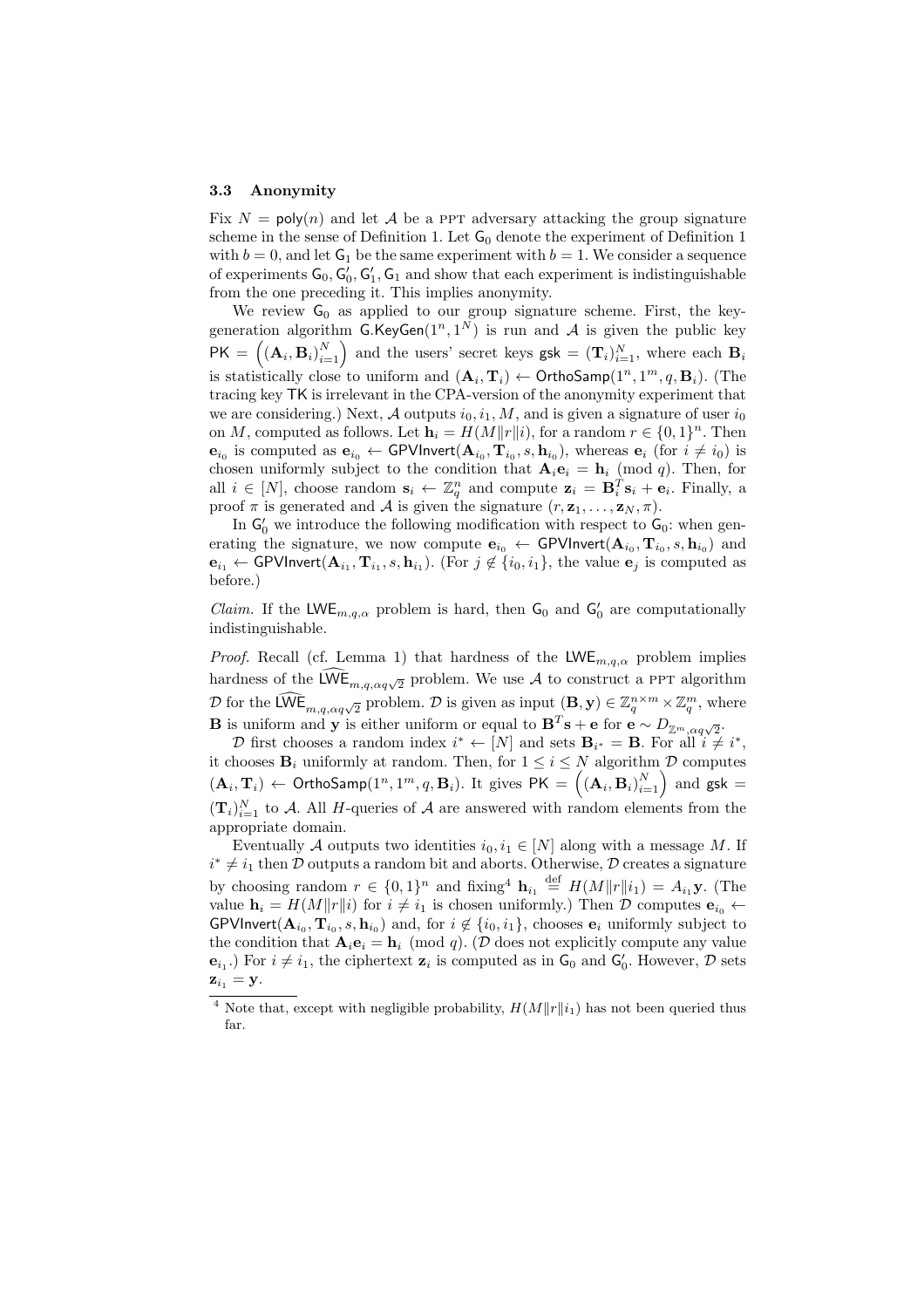Let  $\mathcal{D}_{\text{rand}}$  denote the above experiment when  $\mathcal{D}'$ 's input y is uniformly distributed. We claim that  $\mathcal{A}$ 's view in  $\mathcal{D}_{\text{rand}}$  is statistically close to its view in  $\mathsf{G}_0$ . Indeed:

- In  $G_0$  we have  $h_{i_1}$  chosen uniformly in  $\mathbb{Z}_q^n$ ; then  $e_{i_1}$  is chosen uniformly subject to  $\mathbf{A}_{i_1}\mathbf{e}_{i_1} = \mathbf{h}_{i_1}$ ; and finally  $\mathbf{z}_{i_1} = \mathbf{B}_{i_1}^T\mathbf{s}_{i_1} + \mathbf{e}_{i_1}$ .
- In  $\mathcal{D}_{\text{rand}}$  we have  $\mathbf{z}_{i_1} = \mathbf{y} = \mathbf{B}_{i_1}^T \mathbf{s}_{i_1} + \mathbf{e}_{i_1}$  for  $\mathbf{e}_{i_1}$  chosen uniformly in  $\mathbb{Z}_q^m$ ; then  $\mathbf{h}_{i_1} = \mathbf{A}_{i_1} \mathbf{e}_{i_1}$ .

To see that these are statistically close, we demonstrate that the choice of  $e_{i_1}$ in  $G_0$  is statistically close to uniform over  $\mathbb{Z}_q^m$ . We view **A** as a function from  $\mathbb{Z}_q^m \to \mathbb{Z}_q^n$ , and note that this function is regular. Furthermore, since the columns of **A** generate all of  $\mathbb{Z}_q^n$  with all but negligible probability (over the choice of **A**), our randomly chosen  $\hat{\mathbf{h}}$  is uniform over the image of  $\mathbf{A}$ . For a regular function, choosing a uniform element from the image, followed by a uniform element from its pre-image, is equivalent to choosing a uniform element from the domain, as is done in  $\mathcal{D}_{\text{rand}}$ .

On the other hand, let  $\mathcal{D}_{\text{LWE}}$  denote the above experiment when  $\mathcal{D}'s$  input y is distributed according to  $y = B^T s + e$  for  $e \sim D_{\mathbb{Z}^m, \alpha q \sqrt{2}}$ . We claim that A's view in  $\mathcal{D}_{LWE}$  is statistically close to its view in  $G'_0$ . Indeed:

- In experiment  $G'_0$  we have  $h_{i_1}$  chosen uniformly in  $\mathbb{Z}_q^n$ . Next, we compute  $\mathbf{e}_{i_1} \leftarrow \mathsf{GPV}$ Invert $(\mathbf{A}_{i_1}, \mathbf{T}_{i_1}, s, \mathbf{h}_{i_1})$ ; and finally  $\mathbf{z}_{i_1} = \mathbf{B}_{i_1}^T \mathbf{s}_{i_1} + \mathbf{e}_{i_1}$ .
- $\operatorname{In} \mathcal{D}_{LWE}$  we have  $\mathbf{z}_{i_1} = \mathbf{y} = \mathbf{B}_{i_1}^T \mathbf{s}_{i_1} + \mathbf{e}_{i_1}$  for  $\mathbf{e}_{i_1} \sim D_{\mathbb{Z}^m, \alpha \cdot q \cdot \sqrt{2}}$ ; then  $\mathbf{h}_{i_1} = \mathbf{h}_{i_2}$  $\mathbf{A}_{i_1}\mathbf{e}_{i_1}.$

The above are easily seen to be statistically close for our choice of parameters, again using the results of [19]. Since the probability that  $\mathcal D$  does not abort is  $1/N$ . and its decision to abort is independent of  $\mathcal{A}$ 's success, the proof is complete.

The rest of the proof of anonymity is straightforward, and so we merely provide a sketch. Experiment  $G'_1$  is identical to  $G'_0$  with the exception that the proof  $\pi$  is now computed using the witness  $(\mathbf{s}_{i_1}, i_1)$  rather than  $(\mathbf{s}_{i_0}, i_0)$ . Witness indistinguishability of the proof system implies that  $G'_{1}$  and  $G'_{0}$  are computationally indistinguishable.

Computational indistinguishability of  $G'_{1}$  and  $G_{1}$  (the experiment from Definition 1 with  $b = 1$  can be proved exactly as in the proof o the previous claim.

#### 3.4 Traceability

Fix  $N = \text{poly}(n)$  and let A be a PPT adversary attacking the group signature scheme in the sense of Definition 2. We construct a PPT forger  $\mathcal F$  for the GPV signature scheme [19] (in the random oracle model) whose success probability is polynomially related to that of  $A$ . Since the GPV signature scheme is secure assuming hardness of the  $\mathsf{GapSVP}_{\gamma}$  problem, this completes the proof.

We first observe that we may, without loss of generality, assume that  $A$  never corrupts *all* users in  $[N]$  because A can succeed with only negligible probability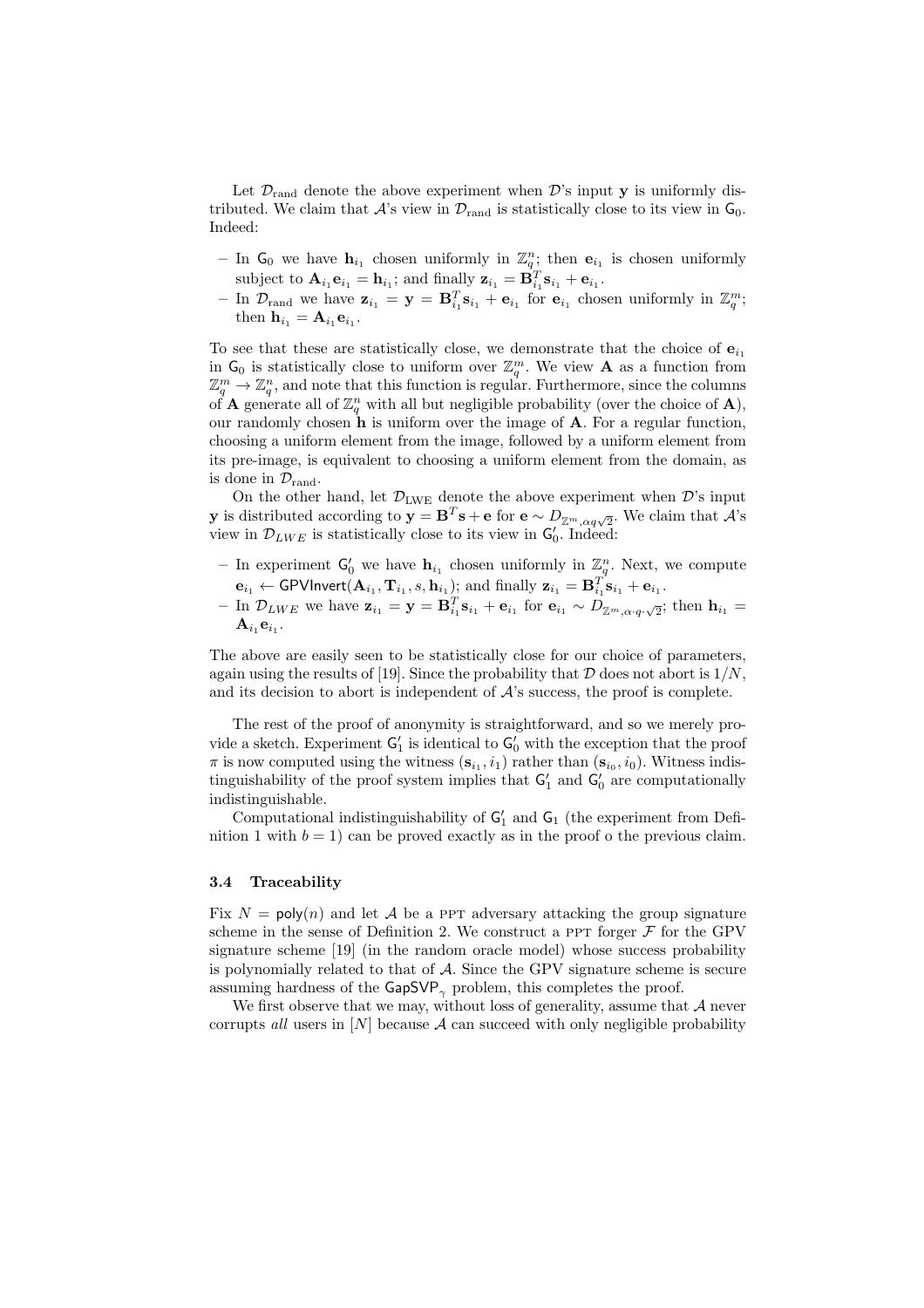in this case. (Given a valid signature  $(r, \mathbf{z}_1, \dots, \mathbf{z}_N, \pi)$ , soundness of the proof system implies that G.Open outputs some  $i \in [N]$  except with negligible probability.) We will assume this in what follows.

 $\mathcal F$  is given a public key **A** for the GPV signature scheme, and begins by choosing a random index  $i^* \in [N]$  and setting  $\mathbf{A}_{i^*} = \mathbf{A}$ . Next, it computes the values  $(\mathbf{B}_{i^*}, \mathbf{S}_{i^*}) \leftarrow \text{OrthoSamp}(1^n, 1^m, q, \mathbf{A}_{i^*})$ . For all the remaining indices  $i \neq i^*$ , the forger computes the values  $(\mathbf{B}_i, \mathbf{S}_i) \leftarrow \textsf{TrapSamp}(1^n, 1^m, q)$  and  $(\mathbf{A}_i, \mathbf{T}_i) \leftarrow \text{OrthoSamp}(1^n, 1^m, q, \mathbf{B}_i)$  exactly as in the legitimate key-generation algorithm. After this,  $\mathcal{F}$  gives  $PK = (\mathbf{A}_i, \mathbf{B}_i)_{i=1}^N$  and  $TK = (\mathbf{S}_i)_{i=1}^N$  to  $\mathcal{A}$ . We note that by Corollary 1, the distribution of these keys is statistically close to the distribution that is expected by the adversary.

 $\mathcal F$  answers random oracle queries of  $\mathcal A$  by simply passing these queries to its own random oracle.  $\mathcal F$  responds to the other queries of  $\mathcal A$  as follows:

- Corrupt(*i*): if  $i \neq i^*$  then  $\mathcal F$  gives  $\mathbf T_i$  to  $\mathcal A$ , while if  $i = i^*$  then  $\mathcal F$  aborts.
- $-$  Sign $(i, M)$ : If  $i \neq i^*$  then F computes the signature using  $\mathbf{T}_i$  and the honest signing algorithm. If  $i = i^*$ , then:
	- 1. F chooses random  $r \in \{0,1\}^n$  and queries its own signing oracle on the message  $M||r||i^*$ . It receives in return a signature  $e_{i^*}$ .
	- 2. The remainder of the signature is computed using the honest signing algorithm. (Note that computation of  $e_{i^*}$  the only aspect of signing that relies on the secret key of user  $i^*$ .)

Let  $\mathcal C$  denote the set of identities that  $\mathcal A$  has queried to Corrupt. (Recall that if F has not aborted, then  $i^* \notin C$ .) At some point A outputs a message M and signature  $\sigma = (r, \mathbf{z}_1, \dots, \mathbf{z}_N, \pi)$ . Assume G.Vrfy(PK,  $M, \sigma$ ) = 1, and that Sign(i, M) was never queried for  $i \notin \mathcal{C}$ . Since F has the tracing key TK, it can compute  $j \leftarrow \textsf{G}.\textsf{Open}(\textsf{TK}, M, \sigma)$ . If  $j \neq i^*$  then  $\mathcal F$  aborts. Otherwise,  $\mathcal F$  does:

1. Use  $S_{i^*}$  to recover  $e_{i^*}$  such that

$$
-||\mathbf{e}_{i^*}||_{\infty} \leq s\sqrt{m}, \text{ and}
$$

$$
= \mathbf{z}_{i^*} - \mathbf{e}_{i^*} \in \mathcal{L}(\mathbf{B}_{i^*}^T).
$$

 $- \mathbf{z}_{i^*} - \mathbf{e}_{i^*} \in \mathcal{L}(\mathbf{B}_{i^*}^T).$ <br>2. Output the forgery  $(M||r||i^*, \mathbf{e}_{i^*}).$ 

Let  $\epsilon$  denote the probability with which A succeeds in the experiment of Definition 2. It is easy to see that  $\mathcal F$  aborts with probability at most<sup>5</sup>  $(N-1)/N$ and, conditioned on not aborting, the view of  $A$  when run as a sub-routine by  $\mathcal F$  is statistically close to its view in the experiment described in Definition 2. Thus, with probability at least  $\epsilon/N$  it holds that A outputs  $(M, \sigma)$  with  $\mathsf{G.Vrfy}(\mathsf{PK}, M, \sigma) = 1$  and  $\mathsf{G.Qpen}(\mathsf{TK}, M, \sigma) = i^*$ , and where A never queried  $Sign(i^*, M)$ . We show that whenever this occurs, then  $\mathcal F$  outputs a valid forgery (except with negligible probability).

Fix  $(M, \sigma)$  such that the above hold, and let  $\sigma = (r, \mathbf{z}_1, \dots, \mathbf{z}_N, \pi)$ . Since  $\mathsf{G}.\mathsf{Open}(\mathsf{TK}, M, \sigma) = i^*,$  this implies that  $\mathcal F$  will indeed be able to recover  $\mathbf{e}_{i^*}$ 

<sup>&</sup>lt;sup>5</sup> Actually, F aborts with probability at most  $(N-1)/N$ +negl $(n)$ , where the negligible term arises from the possibility that  $A$  violates soundness of the proof system. We ignore this for simplicity.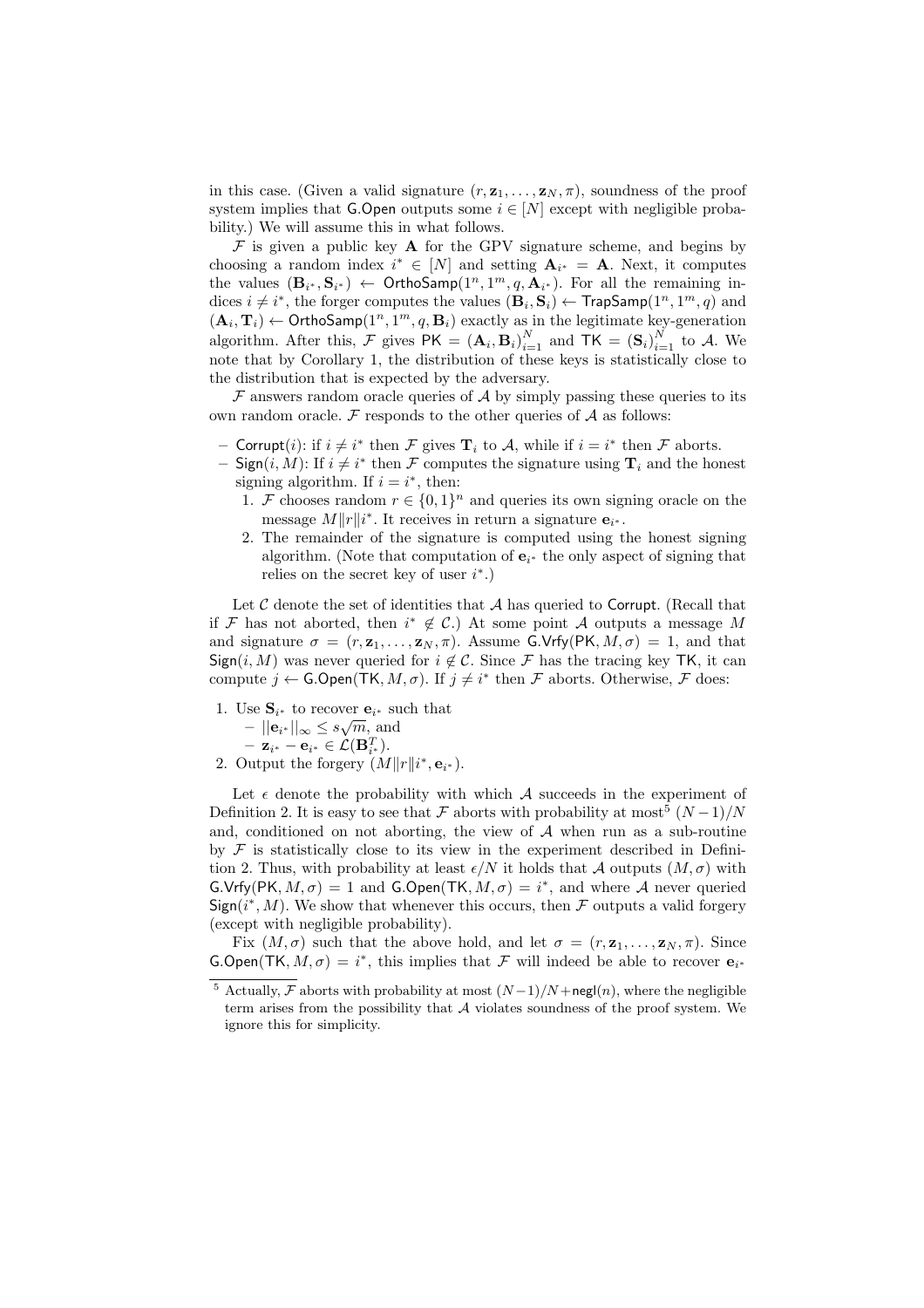such that (1)  $||\mathbf{e}_{i^*}||_{\infty} \leq s\sqrt{m}$  and (2)  $\mathbf{z}_{i^*} - \mathbf{e}_{i^*} \in \mathcal{L}(\mathbf{B}_{i^*}^T)$ . Moreover, since  $\mathsf{G.Vrfy}(\mathsf{PK}, M, \sigma) = 1$  we have  $\mathbf{A}_{i^*} \mathbf{z}_{i^*} = H(M||r||i^*);$  since  $\mathbf{A}_{i^*} (\mathbf{z}_{i^*} - \mathbf{e}_{i^*}) = \mathbf{0}$ this means  $\mathbf{A}_{i^*} \mathbf{e}_{i^*} = H(M||r||i^*)$ . Thus  $\mathbf{e}_{i^*}$  is a valid GPV signature on the message  $M||r||i^*$ . Since A never queried Sign( $i^*$ , M), we know that F never queried its own signing oracle for a signature on  $M||r||i^*$ . It follows that the output of  $\mathcal F$  is indeed a valid forgery.

# Acknowledgments

We thank Chris Peikert for pointing out that the results from [25] could be used to prove Lemma 1.

## References

- 1. Miklós Ajtai. Generating hard instances of lattice problems. In 28th Annual ACM Symp. on Theory of Computing (STOC), pages 99–108. ACM Press, May 1996.
- 2. Miklós Ajtai. Generating hard instances of the short basis problem. In  $26th$ International Colloquium on Automata, Languages and Programming (ICALP), volume 1644 of LNCS, pages 1–9. Springer, 1999.
- 3. Joël Alwen and Chris Peikert. Generating shorter bases for hard random lattices. In STACS, volume 09001 of Dagstuhl Seminar Proceedings, pages 75–86. Schloss Dagstuhl, 2009. Available at http://drops.dagstuhl.de/portals/STACS09/.
- 4. Giuseppe Ateniese, Jan Camenisch, Susan Hohenberger, and Breno de Medeiros. Practical group signatures without random oracles, 2005. Cryptology ePrint Archive, report 2005/385.
- 5. Giuseppe Ateniese, Jan Camenisch, Marc Joye, and Gene Tsudik. A practical and provably secure coalition-resistant group signature scheme. In Advances in  $Cryptology - Crypto 2000$ , volume 1880 of *LNCS*, pages 255–270. Springer, 2000.
- 6. Giuseppe Ateniese, Dawn Xiaodong Song, and Gene Tsudik. Quasi-efficient revocation in group signatures. In Financial Cryptography 2002, volume 2357 of LNCS, pages 183–197. Springer, 2002.
- 7. Mihir Bellare and Phil Rogaway. Random oracles are practical: A paradigm for designing efficient protocols. In 1st ACM Conference on Computer and Communications Security, pages 62–73. ACM Press, 1993.
- 8. Mihir Bellare, Daniele Micciancio, and Bogdan Warinschi. Foundations of group signatures: Formal definitions, simplified requirements, and a construction based on general assumptions. In Advances in Cryptology — Eurocrypt 2003, volume 2656 of LNCS, pages 614–629. Springer, 2003.
- 9. Mihir Bellare, Haixia Shi, and Chong Zhang. Foundations of group signatures: The case of dynamic groups. In Cryptographers' Track  $-$  RSA 2005, volume 3376 of LNCS, pages 136–153. Springer, 2005.
- 10. Dan Boneh, Xavier Boyen, and Hovav Shacham. Short group signatures. In Advances in Cryptology — Crypto 2004, volume 3152 of LNCS, pages 41–55. Springer, 2004.
- 11. Xavier Boyen and Brent Waters. Compact group signatures without random oracles. In Advances in Cryptology — Eurocrypt  $2006$ , volume 4004 of LNCS, pages 427–444. Springer, 2006.